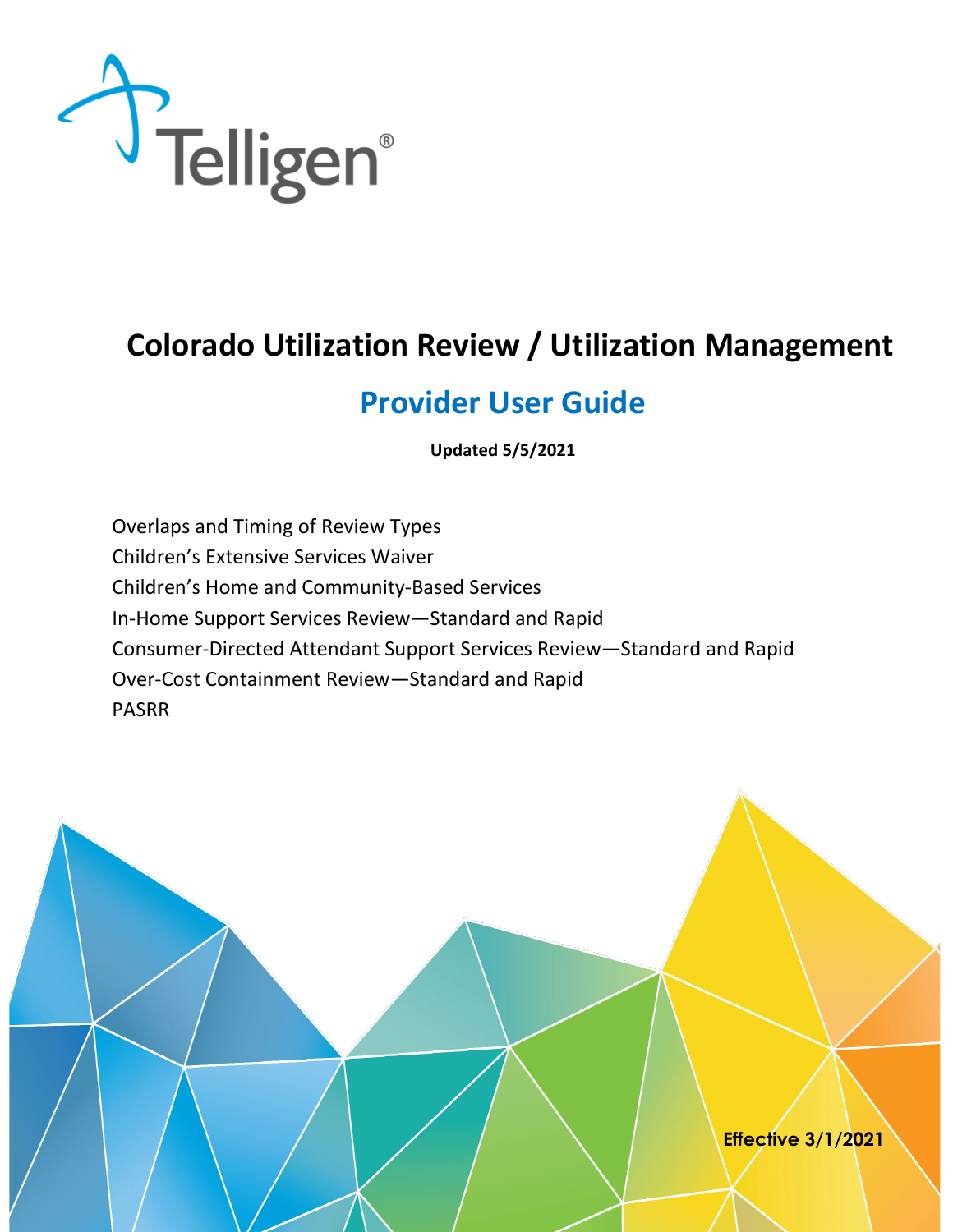

## Contents

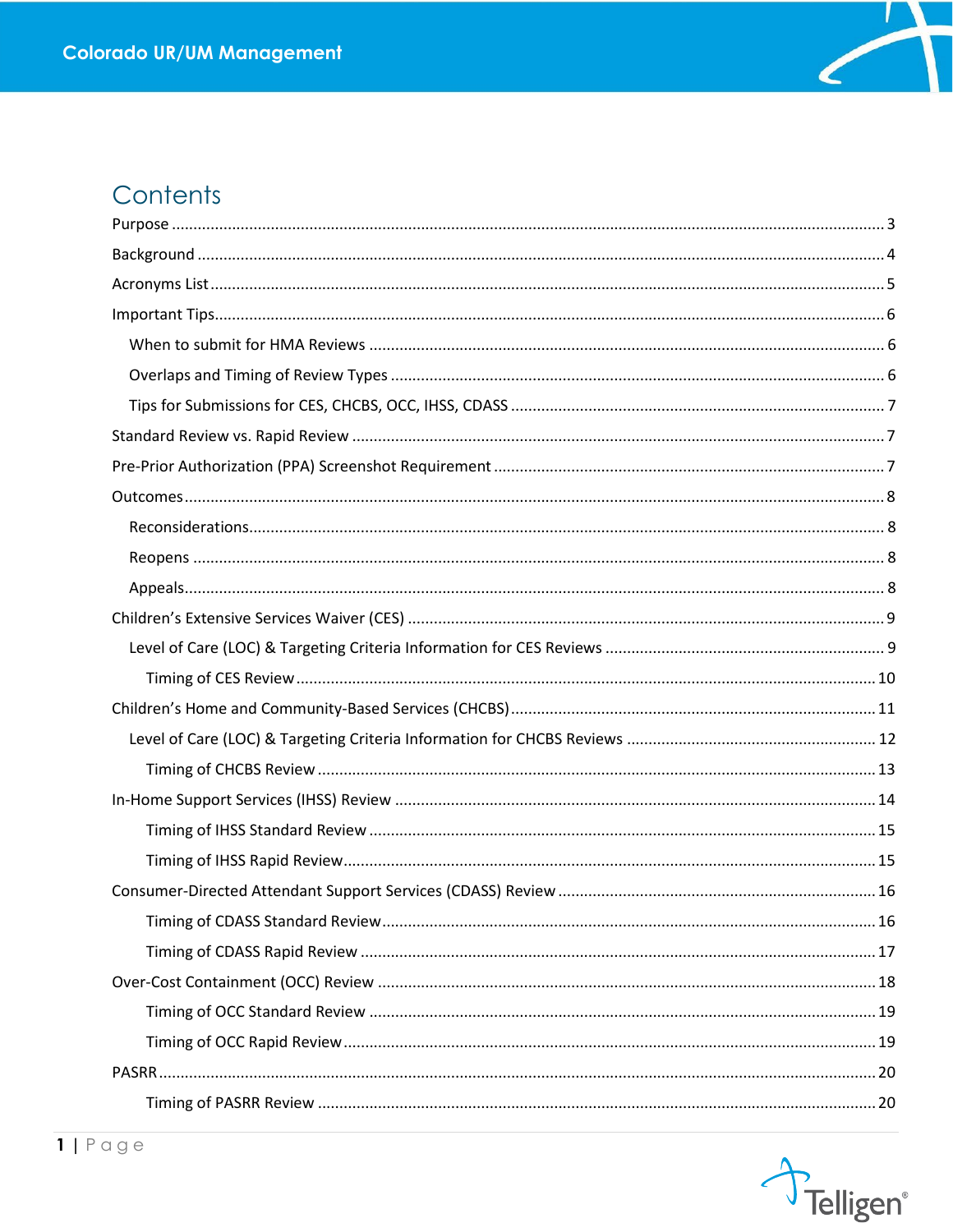

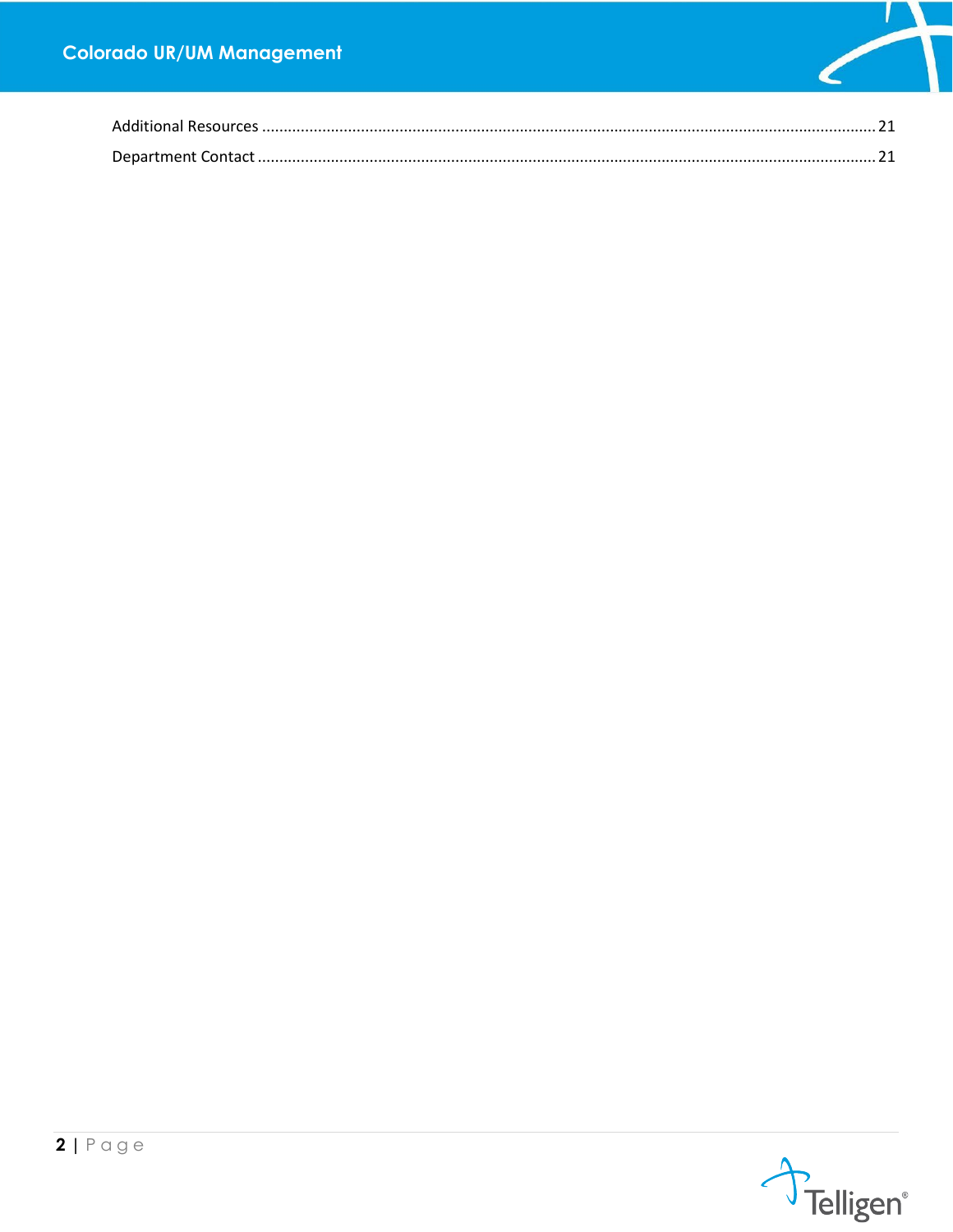

## <span id="page-3-0"></span>Purpose

The purpose of this guide is to provide Case Managers (CMs) process and requirement clarification for Home and Community-Based Services (HCBS) Utilization Review/Utilization Management (UR/UM) Reviews submitted to Telligen. It also provides information to review submitters regarding the Qualitrac portal. It will be a quick reference tool for important information about review types and the associated timelines for each.

The first potion of this guide will outline important tips and general information. Specific information for each review type will be outlined in their own sections further into the guide. Lastly, additional resources and Department contacts to help users are provided at the end of this guide.

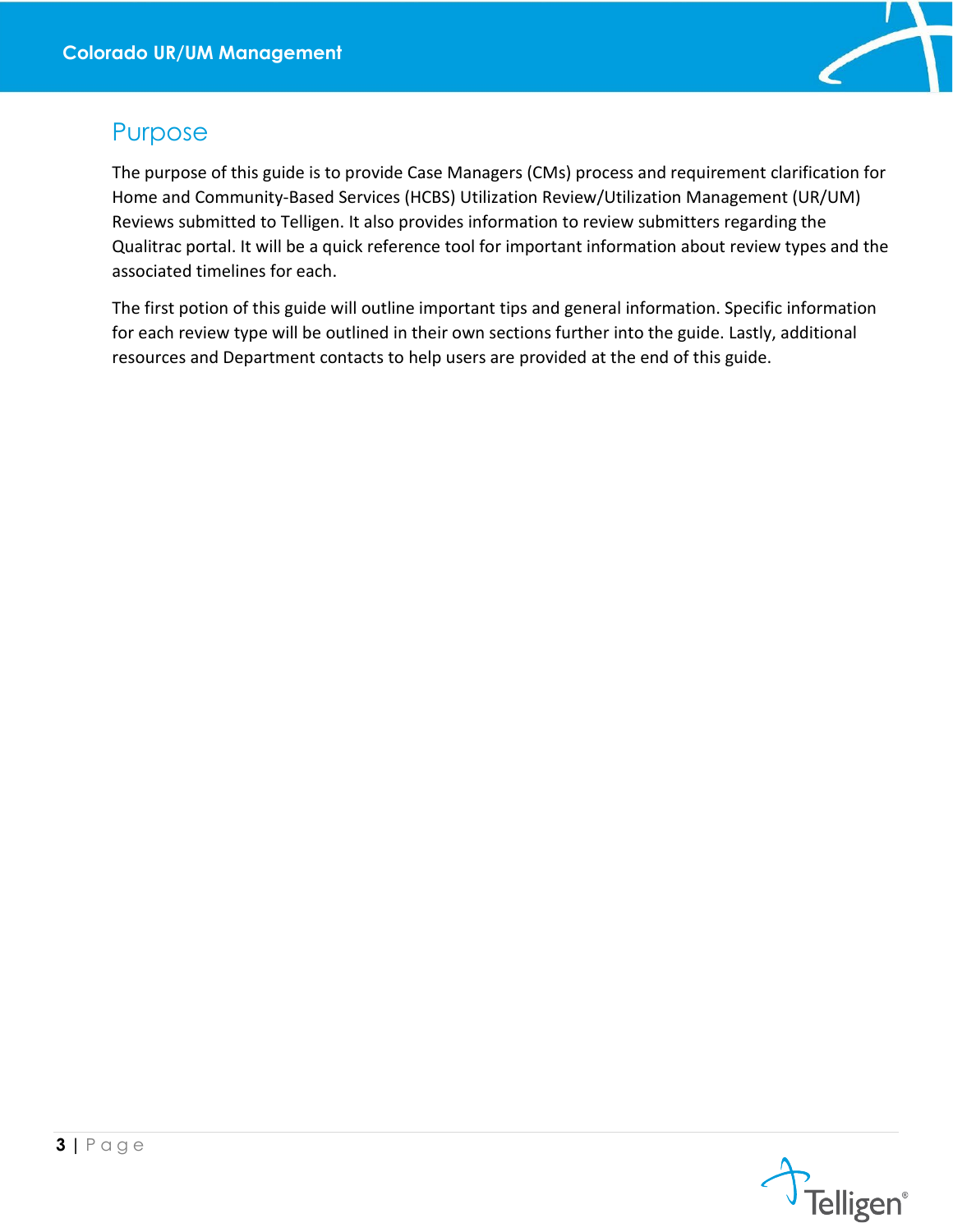

## <span id="page-4-0"></span>Background

Telligen began the following UR/UM reviews on March 1, 2021:

- Over Cost Containment (OCC) for the following waivers: Elderly, Blind, and Disabled (EBD), Spinal Cord Injury (SCI), Brain Injury (BI), and Community Mental Health Supports (CMHS)
- Children's Extensive Support (CES) waiver eligibility reviews
- Children's Home and Community-Based Services (CHCBS) waiver eligibility and Cost Containment reviews
- Participant-Directed Programs Health Maintenance Activities (HMA) UR/UM reviews
	- o Consumer Directed Attendant Support Services (CDASS) for the following waivers: BI, EBD, SCI, CMHS, and Supported Living Services (SLS)
	- o In-Home Support Services (IHSS) for the following waivers: EBD, CHCBS, and SCI.
- Pre-admission Screening and Resident Review (PASRR)

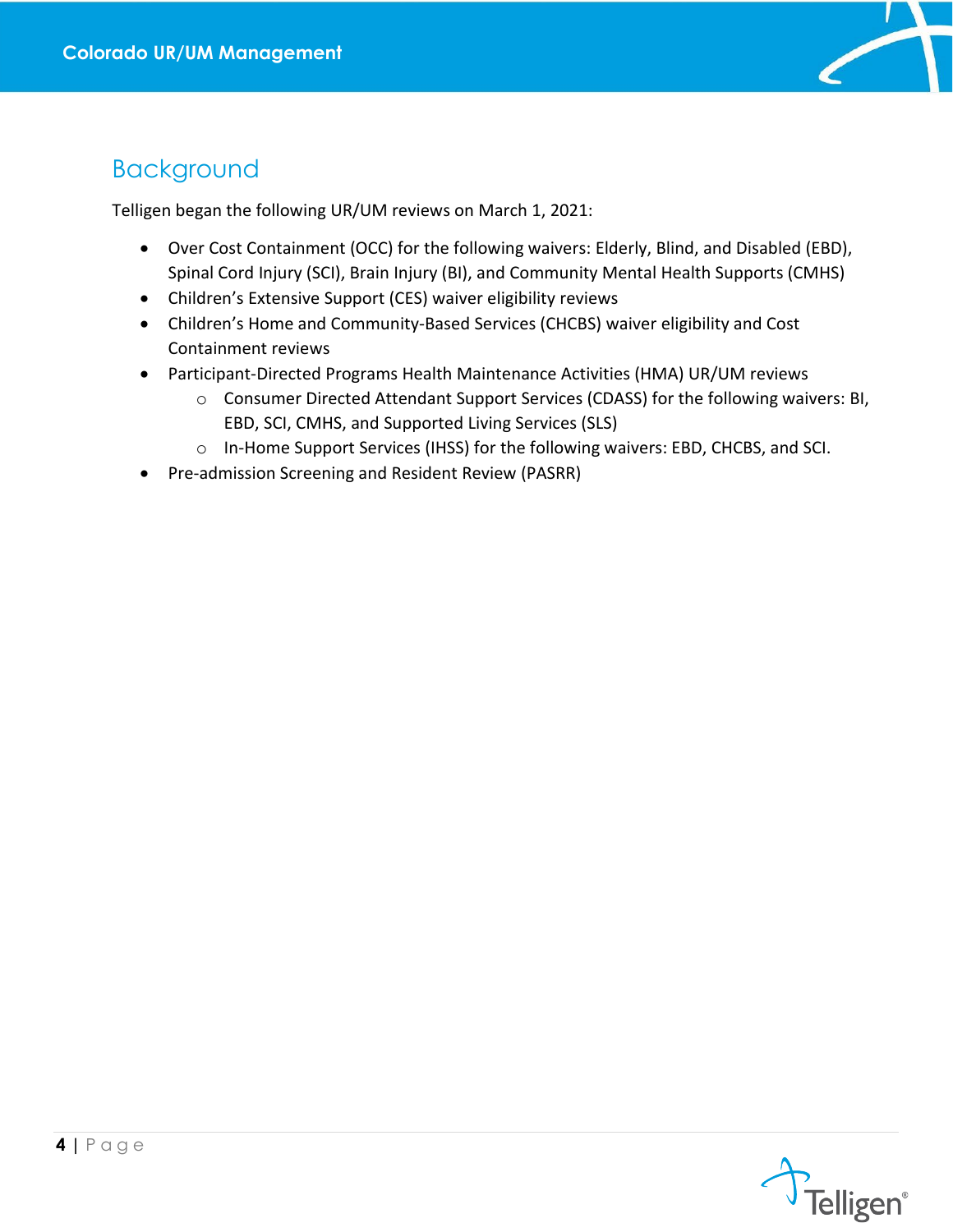

# <span id="page-5-0"></span>Acronyms List

| Acronym      | <b>Definition</b>                                                                           |
|--------------|---------------------------------------------------------------------------------------------|
| <b>ASAM</b>  | American Society of Addiction Medicine                                                      |
| <b>BD</b>    | <b>Business Days</b>                                                                        |
| <b>BPS</b>   | Biopsychosocial (Comprehensive clinical assessment)                                         |
| <b>CDASS</b> | <b>Consumer-Directed Attendant Support Services</b>                                         |
| <b>CES</b>   | Children's Extensive Services Waiver                                                        |
| <b>CHCBS</b> | Children's Home and Community Based Services Waiver                                         |
| <b>CMH</b>   | Children's Mental Health Bureau                                                             |
| <b>CSR</b>   | <b>Continued Stay Review</b>                                                                |
| Ext Req      | Extension Request - another way of saying CSR for specific outpatient<br>services within QT |
| H&P          | <b>History and Physical</b>                                                                 |
| <b>IHSS</b>  | In-Home Support Services                                                                    |
| MH           | <b>Mental Health</b>                                                                        |
| MI           | <b>Mental Illness</b>                                                                       |
| <b>OCC</b>   | <b>Over Cost Containment</b>                                                                |
| <b>PAR</b>   | <b>Prior Authorization Request</b>                                                          |
| <b>PASRR</b> | Pre-admission Screening and Resident Review                                                 |
| PR.          | Physician Review                                                                            |
| PRFT-AS      | Psychiatric Residential Treatment Facility Assessment                                       |
| QT           | Qualitrac (Online UM portal)                                                                |
| RFI          | Request for Information                                                                     |
| <b>SDMI</b>  | Severe and Disabling Mental Illness                                                         |
| <b>SED</b>   | Severe Emotional Disturbance                                                                |
| <b>SUD</b>   | Substance Use Disorder                                                                      |
| <b>TAT</b>   | <b>Turn Around Time</b>                                                                     |
| <b>UM</b>    | <b>Utilization Management</b>                                                               |
| UR           | <b>Utilization Review</b>                                                                   |

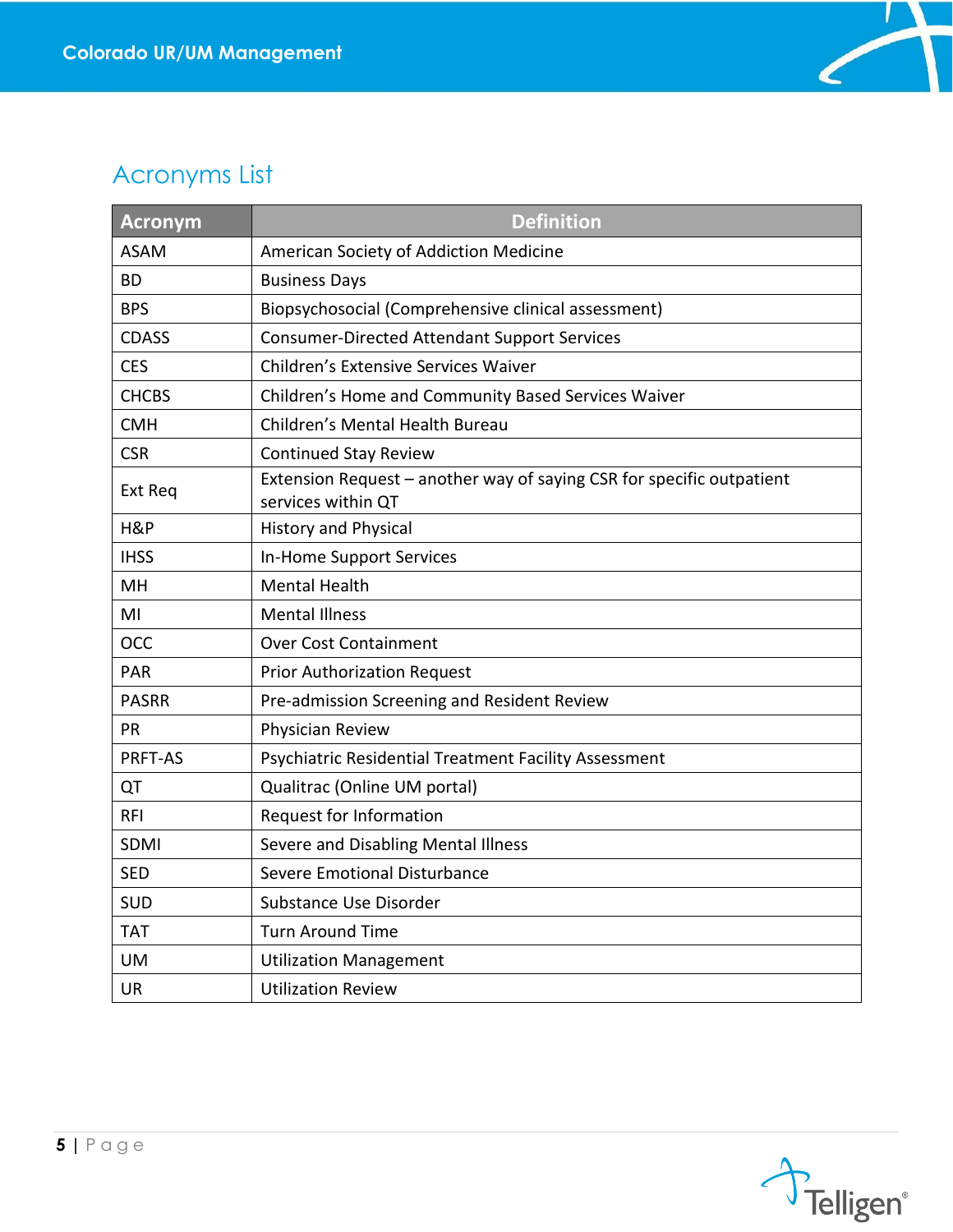

## <span id="page-6-0"></span>Important Tips

### <span id="page-6-1"></span>When to submit for HMA Reviews

Case managers (CMs) are required to submit all PARs that include HMA to Telligen for approval. This includes all initial IHSS or CDASS reviews with HMA requested; Continued Stay Reviews (CSRs) with PARs that include HMA; and PAR revisions that include increases to HMA. The Telligen approved determination letter must be uploaded to the attachments tab prior to submitting the PPA. CMs are not required to submit PAR revisions for Telligen review when decreasing HMA services. The CM should upload the approved determination letter for the PAR being revised to decrease HMA units.

### <span id="page-6-2"></span>Overlaps and Timing of Review Types

There are times when the HCBS UR/UM Reviews overlap. In these cases, CMs are required to submit separate reviews for each of the review types. When submitting multiple types of reviews at the same time, the CM should notify Telligen through the notes section of the review request, stating what additional reviews have also been submitted. Please include the Case ID of the related review when submitting if possible.

#### *IHSS/CDASS HMA and OCC*

When HMA services are added or increased resulting in a cost per day of \$285/day or more, an OCC review is required. The CM will submit both an HMA review and an OCC review.

- The HMA review should be completed first, as approval of HMA services might result in the services being OCC limits.
	- $\circ$  The CM can choose to submit both reviews at the same time and add a note in the request about there being two reviews, one HMA and one OCC.
- Both HMA and OCC reviews must be submitted at least annually at the time of Continued Stay Review (CSR).

#### *CHCBS and HMA*

When a CM submits an initial CHCBS review and the member plans to utilize IHSS HMA services, the CM will submit both a CHCBS review and an HMA review.

- The CHCBS review should be completed first as the member is not eligible for IHSS HMA services until they have been approved for CHCBS.
	- $\circ$  If the CM intends to request an IHSS HMA review at a later date (after initial CHCBS review), the Cost Containment form included in the initial CHCBS review should not include the IHSS HMA. When the CM is prepared to submit an HMA review, the updated Cost Containment form should be completed and submitted, including the HMA reflecting a +/-\$50 daily cost change along with the required documents for the IHSS HMA review. A note indicating that the prior Cost Containment form was submitted for

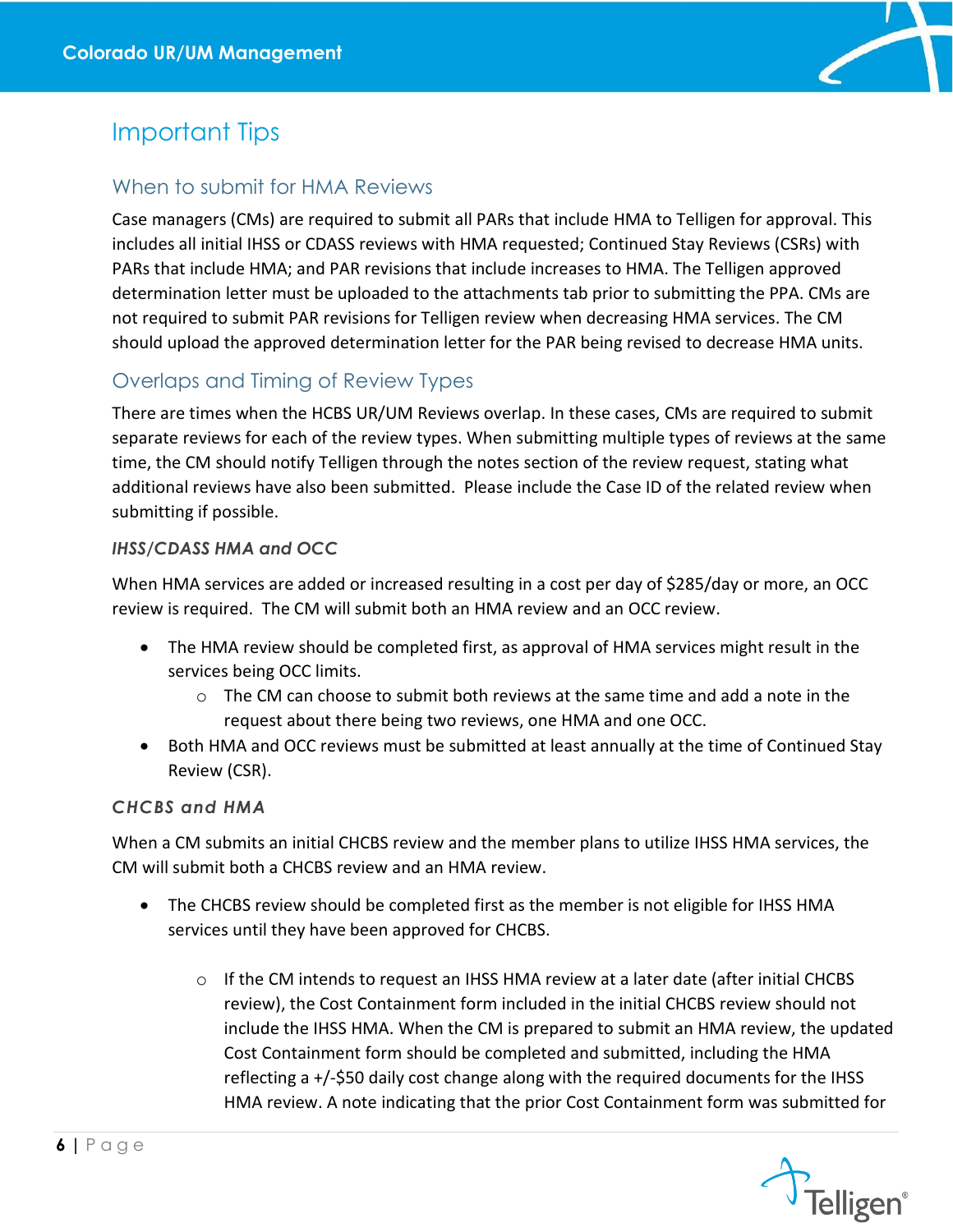

the CHCBS review should be added with the submission so Telligen's reviewers can reference it as needed.

 $\circ$  If the CM chooses to submit both reviews at the same time, the Cost Containment form should include the HMA services and a note should be added in the request about there being two reviews, one CHCBS and one HMA.

### <span id="page-7-0"></span>Tips for Submissions for CES, CHCBS, OCC, IHSS, CDASS

- For reviews submitted in these categories, please use "Concurrent" for any reviews that have a Requested Certification Start Date prior to the date the review is entered into Qualitrac. For those that have a Requested Certification Start Date the same day or after the request is submitted, please use "Prospective".
- Selecting Providers for non-PASRR reviews: Please select your case management agency for both Treating Provider and Ordering Provider. Also select your case management agency in the Visibility panel to allow other users from your agency to see the reviews you submit.
- **IMPORTANT:** Be sure to select the listing of your case management agency that displays the same NPI or Other ID that was used to register your agency for Qualitrac. Contact your agency leader if you need this information.

# <span id="page-7-1"></span>Standard Review vs. Rapid Review

- For OCC, CDASS, and IHSS reviews, a "Standard Review" or "Rapid Review" may be requested. Standard Reviews have a turnaround time of 4 business days, while Rapid Reviews have a turnaround time of 2 business days. Rapid Reviews may only be requested when there is potential for an interruption or disruption in services for the member if a review is not completed within the Standard Review turnaround time.
- If a Rapid Review is requested and the review can be completed prior to the certification start date within the Standard Review turnaround time, Telligen will deny the review request. Telligen will direct the CM to resubmit the review as a Standard Review. If a CM is unsure whether a review request qualifies for a Rapid Review, please reach out to Telligen's Call Center for guidance prior to submitting the review request.

# <span id="page-7-2"></span>Pre-Prior Authorization (PPA) Screenshot Requirement

• All OCC, CDASS, and IHSS reviews require the CM to submit a screen shot of the PPA from the bridge as part of the documentation required for review. The PPA reflects current and proposed service authorization. Telligen reviews the PPA to determine there is no duplication of services and that the individual's needs and service plan support the costs. Incomplete information will result in an RFI to be issued by Telligen and may lead to a delay in review.

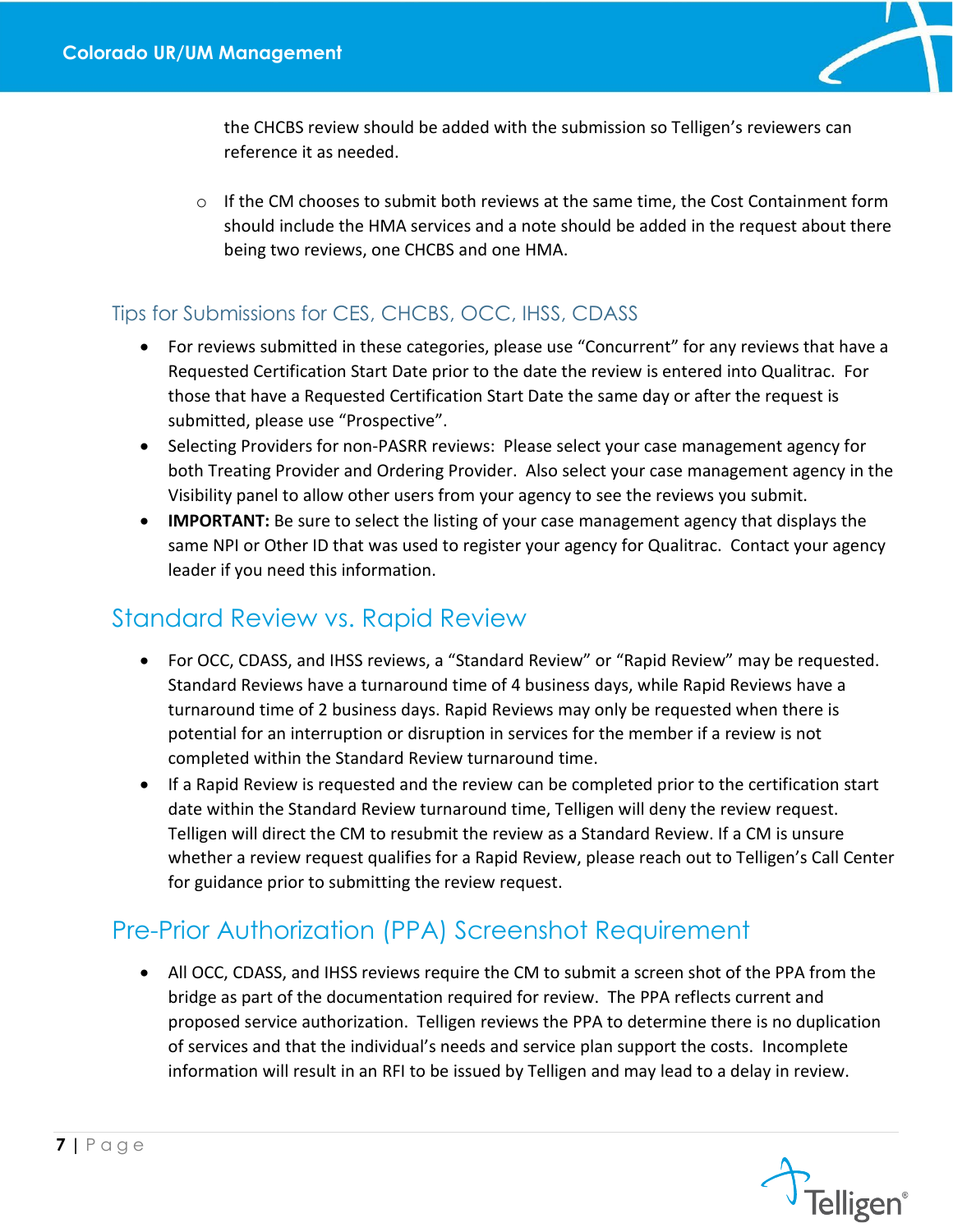

- **It is very important that the "Submit PPA" button is not utilized during this process.** Once the "Submit PPA" button is utilized, the PPA will be submitted as a Prior Authorization Request (PAR) and cannot be revised. The Bridge does not have the functionality to adjust a PAR without completing a service revision. Therefore, services that are submitted in the Bridge must be accurate and have necessary approval prior to clicking on the "Submit PPA" button.
- CMs should only utilize the "Save" button during this process. Any information (such as start dates, units, line items, etc.) can be updated and changed prior to the PPA being submitted. Once the CM obtains an approved determination letter from Telligen for the request, the CM must make any necessary changes to the PPA and upload the determination letter to the attachments tab. The CM then must review the PPA for accuracy and submit by clicking the "Submit PPA" button. In the case of OCC, a supervisor with supervisor credentials is required to complete the PPA submission.

## <span id="page-8-0"></span>**Outcomes**

### <span id="page-8-1"></span>Reconsiderations

CMs may request a "reconsideration" by Telligen within 5 business days of a denial/partial denial of a review. The reconsideration process within Qualitrac is called "Reconsideration/First Level Appeal". Reconsideration is used when denials or partial denials have occurred. Information will be copied from the original request to a new request within the same Case ID. CMs will attach additional documentation to the new review to support the reconsideration of the previous denial. If the CM is unable to obtain additional information required for a reconsideration within the 5-business day timeframe, the CM can resubmit a new request at a future date once additional information is obtained.

### <span id="page-8-2"></span>Reopens

Reopen is used only for reviews that have a technical denial status. If a Request for Information (RFI) is issued on a review, the CM has 10 business days to provide the requested information. If the CM does not respond to the RFI within 10 business days, a Technical Denial is automatically generated from the Qualitrac system. Once the review has been technically denied, the CM can "reopen" the review once additional information for the RFI is obtained. When reopened, information will be copied from the original request to a new request with the same Case ID.

### <span id="page-8-3"></span>Appeals

**A reconsideration or a reopen is not an official appeal**. It does not negate the Department's official appeal process through a Notice of Action (LTC-803). The complete regulations for Recipient Appeals are found at 10 CCR 2505-10 8.057. CMs are required to issue a Notice of Action (LTC-803) for all denials.

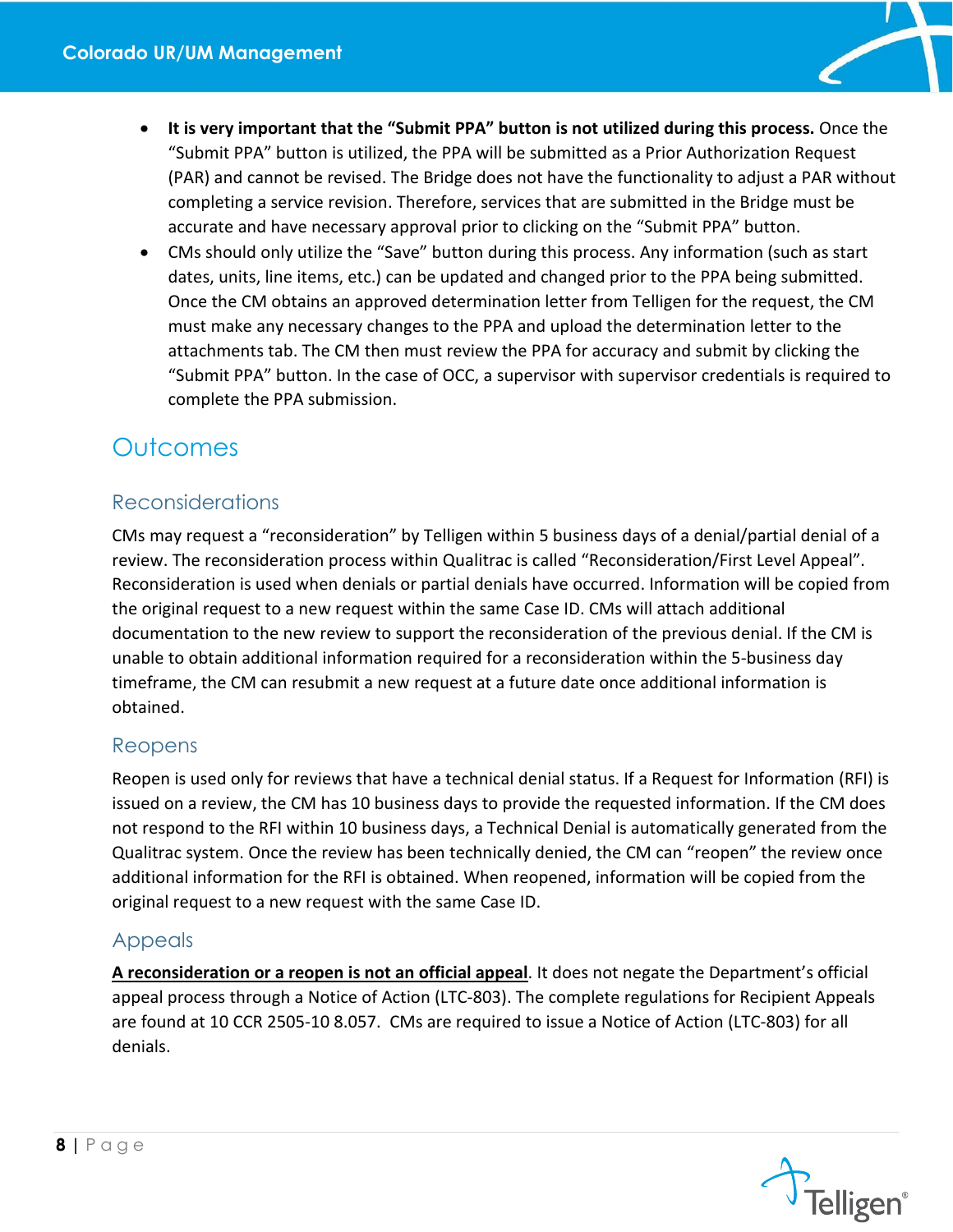

## <span id="page-9-0"></span>Children's Extensive Services Waiver (CES)

CES waiver reviews are conducted by Telligen to determine that the individual meets the additional targeting criteria for eligibility outlined in 10 CCR 2505-10 8.503.30.A.8. CMs submit CES reviews for all Initial enrollments and CSR. The submission should include the completed CES application.

All Case Management Agencies (CMAs) should use the most up to date CES application found on the Long-Term Services and Supports Case Management Tools webpage. Please see OM 19-018 for the updated appendix information. Appendix B Behavioral Interventions is a quick and easy way to document interventions; however, it is not, on its own, sufficient to justify a human intervention in a person-centered manner. For example, – intervention titled "parent vigilance at night" does not adequately describe what type of actual intervention is taking place, what the parents are being vigilant about, what actions are they taking etc. If Telligen receives a review request and there is no additional information in the LOC assessment or application about the specific human interventions that are taking place, Telligen will request additional information from the CM prior to an approval or denial. Numbers associated with the previous version of Appendix B should not be used within the application.

CMs should provide Telligen with any relevant documentation that can inform the review. Third Party documentation regarding behaviors and interventions is no longer required as part of the CES application, however, if the information/documentation is available, the CM should provide it for the review.

### <span id="page-9-1"></span>Level of Care (LOC) & Targeting Criteria Information for CES Reviews

Both LOC criteria and targeting criteria must be met prior to waiver enrollment. It is possible that a youth attempting to access the CES or CHCBS waiver, may meet LOC criteria, but not meet targeting criteria. In this instance the youth would not be eligible for waiver enrollment. At this time, the contracted entities to evaluate and determine LOC criteria for the CHCBS and CES waivers, prior to waiver enrollment, are CMAs. LOC criteria is assessed using the LOC assessment. CMs are trained to complete and score this assessment which results in the determination of LOC/functional eligibility.

Telligen is trained by the Department to review and ensure the targeting criteria for CES and CHCBS identified in the approved waiver application and the Code of Colorado Regulations (CCR) is met, before waiver enrollment is authorized. Approved CES and CHCBS waiver applications may be reviewed on the Center for Medicare & Medicaid Services (CMS) CMS website or by visiting the Department's website under "Approved HCBS Waiver Documents," where the full text of approved waivers can be reviewed. Regulation regarding Level of Care Screening guidelines for the HCBS-CES and C-HCBS waivers is found at 10 CCR 2505 – 10 8.400. HCBS-CES targeting criteria is found at 10 CCR 2505 – 10 8.503.30 under Client Eligibility. C-HCBS targeting criteria is found at 10 CCR 2505 – 10 8.506.6 under Client Eligibility.

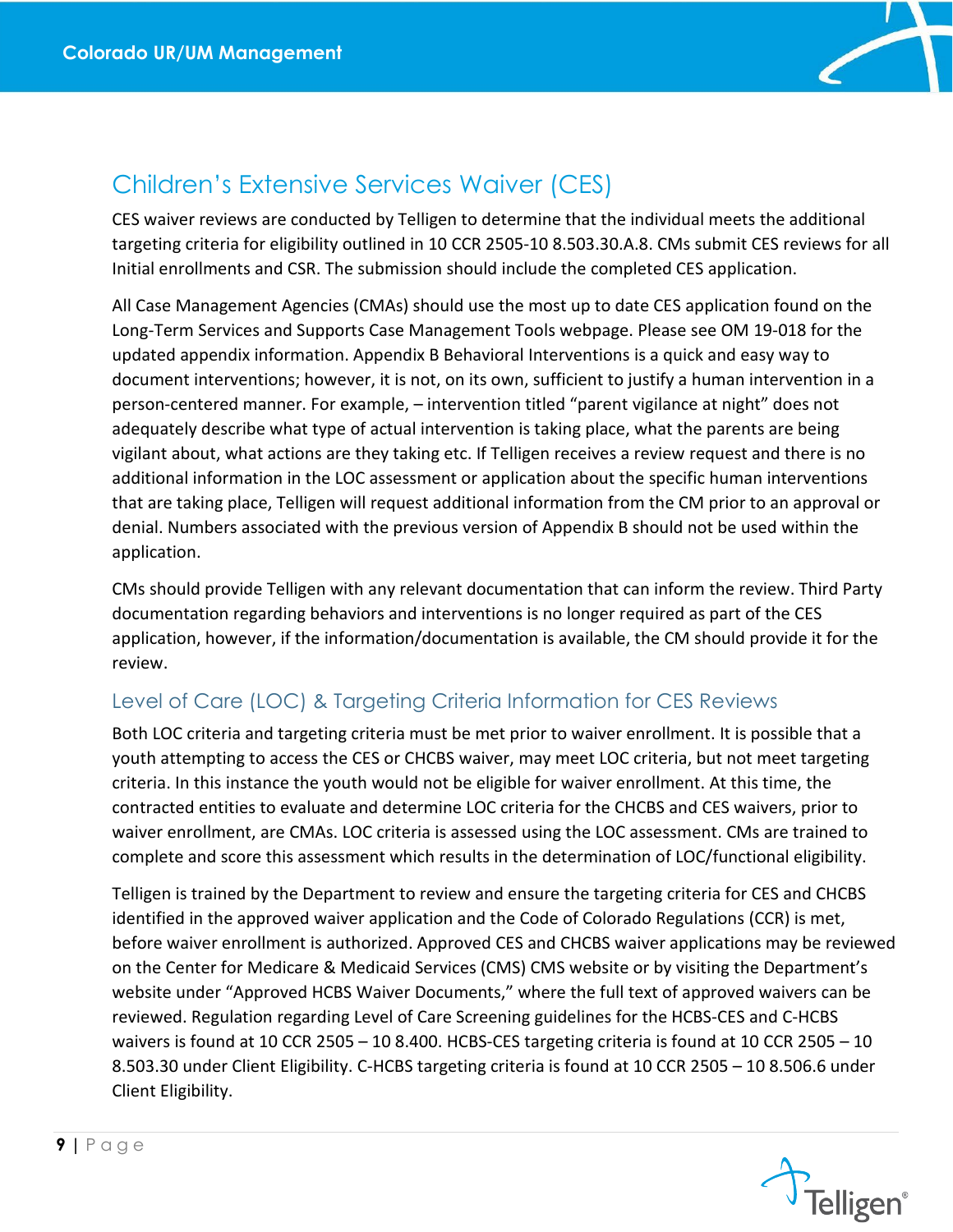

The start date for services shall not be prior to the submission date to Telligen for CES and CHCBS reviews.

| Review Type in QT                                                      | <b>Children's Extensive Services Waiver</b>                                                                                                                                                                                                                                                                                                                                                                                                 |
|------------------------------------------------------------------------|---------------------------------------------------------------------------------------------------------------------------------------------------------------------------------------------------------------------------------------------------------------------------------------------------------------------------------------------------------------------------------------------------------------------------------------------|
| Place of Service                                                       | Community                                                                                                                                                                                                                                                                                                                                                                                                                                   |
| <b>Type of Service</b>                                                 | Home and Community Based Services                                                                                                                                                                                                                                                                                                                                                                                                           |
| Timing                                                                 | Prospective, Concurrent                                                                                                                                                                                                                                                                                                                                                                                                                     |
| <b>Selecting Providers</b>                                             | Select your case management agency for both Treating<br>Provider and Ordering Provider. Also select your CMA in the<br>Visibility Panel.<br>Be sure to select the listing of your agency that shows the<br>same NPI or Other ID that was used to register for<br>Qualitrac.                                                                                                                                                                 |
| <b>Suggested Procedure Code</b>                                        | H2014: Community HCBS Habilitation                                                                                                                                                                                                                                                                                                                                                                                                          |
| <b>Examples of clinical</b><br>documentation to support PA<br>criteria | <b>Required:</b><br>ULTC 100.2 (can be accessed in the BUS by reviewers<br>- upload to Qualitrac optional)<br>PMIP (initial only)<br>$\bullet$<br><b>CES Application</b><br>$\bullet$<br>Optional:<br><b>Clinical Notes</b><br>Other Documents demonstrating need<br><b>Therapy Notes</b><br><b>Medical Records</b><br>Provider/physician orders/clinical notes/letters and<br>any other supporting documentation<br><b>Medication List</b> |

### <span id="page-10-0"></span>*Timing of CES Review*

| TAT for UM review                       | 10 Business Days        |
|-----------------------------------------|-------------------------|
| TAT for Urgent UM review                | 10 Business Days        |
| Request for Information Response        | 10 Business Days        |
| TAT of UM review after RFI<br>submitted | 10 Business Days        |
| Outcome of missing RFI                  | <b>Technical Denial</b> |
| TAT for UM Appeal/ peer to peer         | 5 Business Days         |

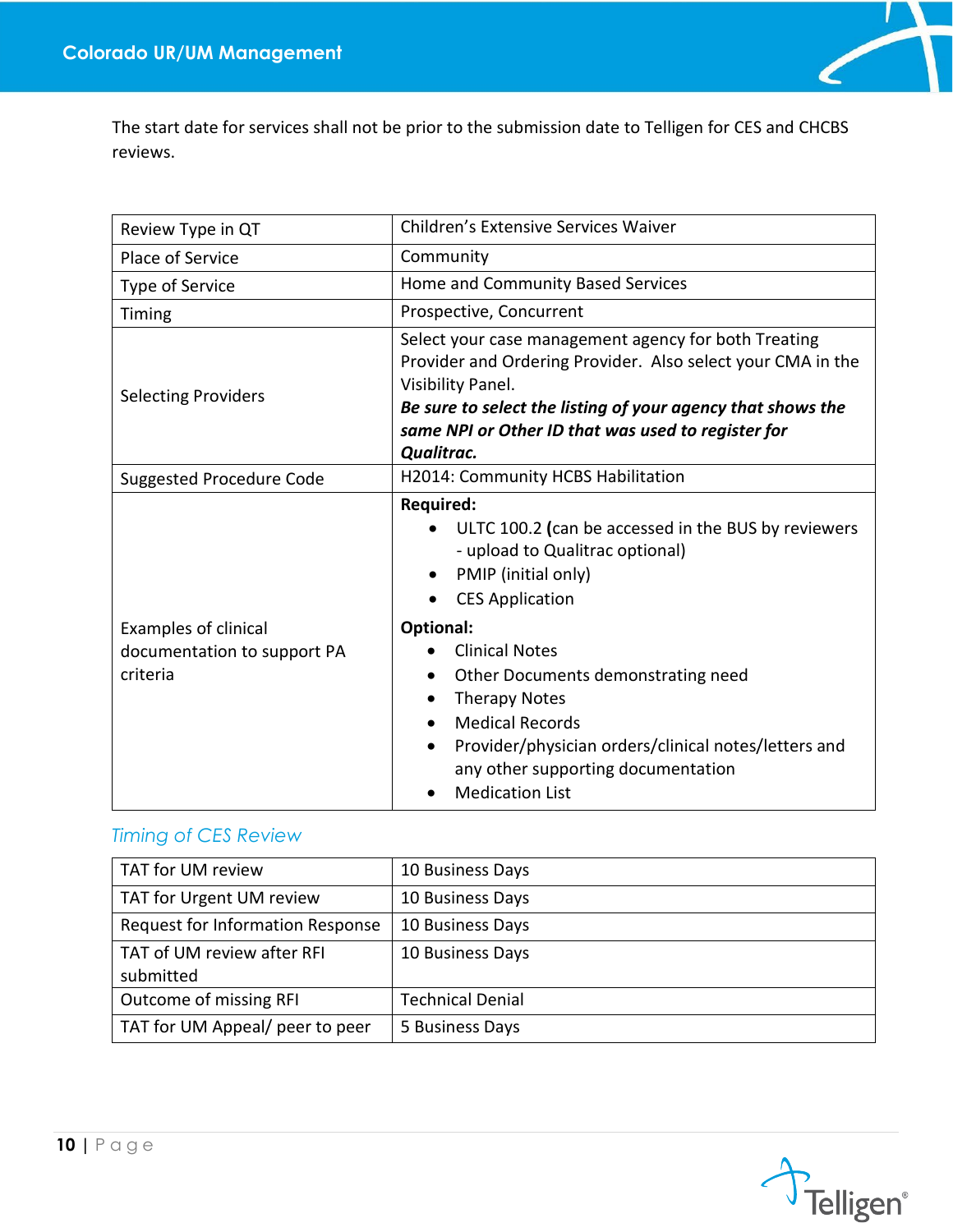

# <span id="page-11-0"></span>Children's Home and Community-Based Services (CHCBS)

CHCBS waiver reviews are conducted by Telligen to determine that the individual meets the additional targeting criteria for eligibility outlined in 10 CCR 2505-10 8.506.6. CMs submit CHCBS reviews for all Initial enrollments and CHCBS Cost Containment reviews when there is a change in the daily cost per day for the individual +/-\$50.

For the CHCBS waiver, within the Level of Care (LOC) assessment, CMs shall include information that demonstrates targeting criteria for the CHCBS waiver. This includes identifying elements of the youth's care and/or condition that would demonstrate medical fragility. This can be documented in the activities of daily living narratives, in the demographic summary narrative, and/or by providing additional documentation (medical provider's notes, etc.) to Telligen for review.

Initial enrollment review request should include the Cost Containment form. Telligen has access to the Departments IMS to review the LOC assessment.

A CHCBS Cost Containment review (submitted under CHCBS with a note stating the cost containment review required) is only required upon initial enrollment and any time that a revision to the Cost Containment form results in a +/- \$50 change. This change could be the result of additional IHSS HMA hours, significant increase in Case Management services or State Plan Benefits. In an effort to avoid an RFI, please submit previous cost-containment form as well as newly updated cost containment form for comparison.

Regardless of a +/-\$50 change in Cost Containment, all CHCBS waiver members who have HMA through IHSS will need to submit an IHSS HMA review to Telligen at CSR.

Approval of the Cost Containment form does not constitute approval of Medicaid reimbursement for authorized services identified within the record.

### *Quick Reference for HMA (IHSS) and CHCBS*

- HMA increases that do not result in a +/- \$50, CM submits for HMA review only.
- HMA increases that do result in a +/- \$50, CM submits HMA review and CHCBS Cost Containment review.
- HMA decreases that do not result in a +/- \$50, CM does not need to submit for any review.
- HMA decreases that do result in a +/- \$50, CM submits for CHCBS Cost Containment review only.
- Non-HMA service changes that do not result +/- \$50, CM does not need to submit for any review.
- Non-HMA service changes that do result +/- \$50, CM submits for CHCBS Cost Containment review only.
- All CSRs that include HMA regardless of changes that have occurred, CM submits HMA review.

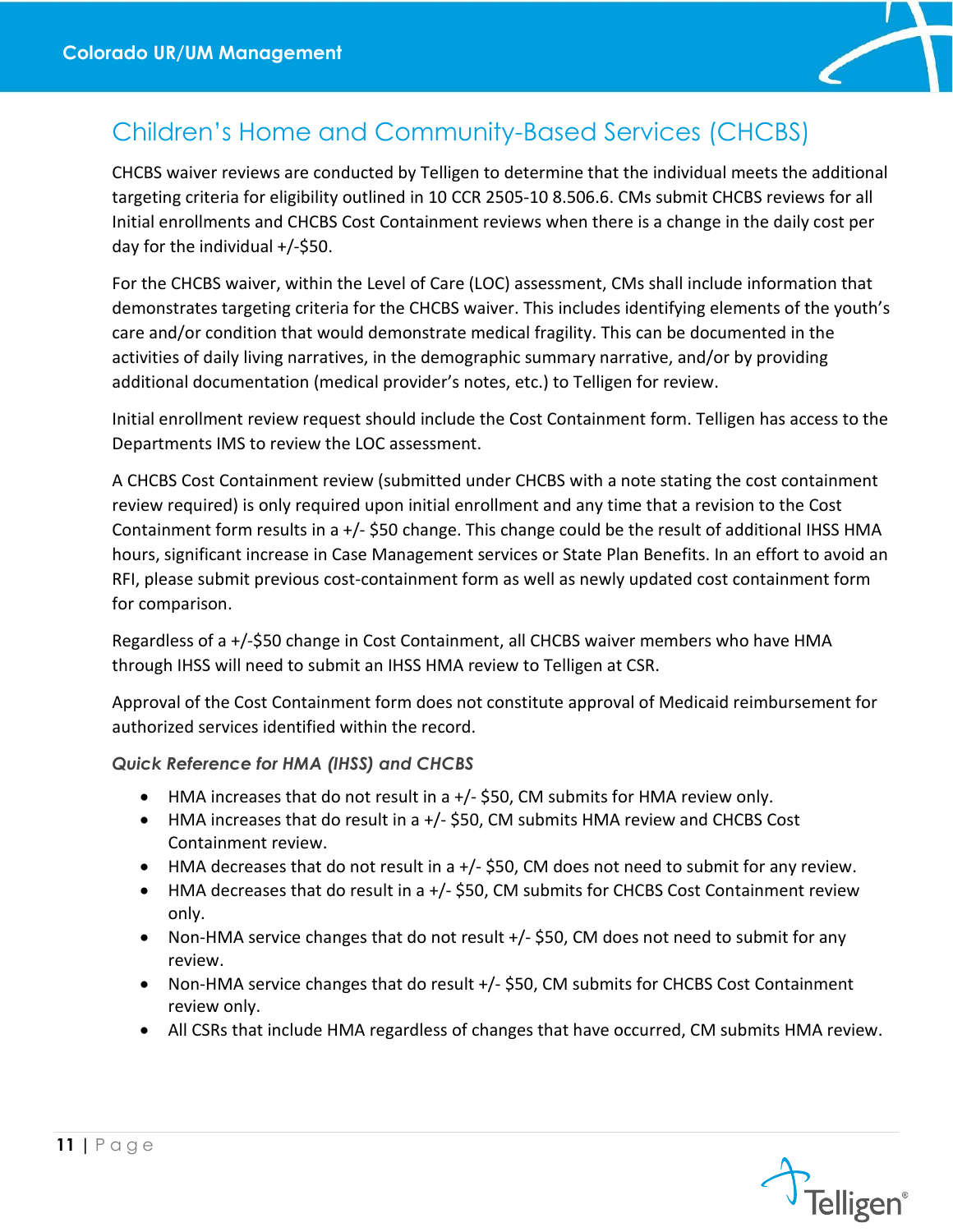

### <span id="page-12-0"></span>Level of Care (LOC) & Targeting Criteria Information for CHCBS Reviews

Both LOC criteria and targeting criteria must be met prior to waiver enrollment. It is possible that a youth attempting to access the CES or CHCBS waiver, may meet LOC criteria, but not meet targeting criteria. In this instance the youth would not be eligible for waiver enrollment. At this time, the contracted entities to evaluate and determine LOC criteria for the CHCBS and CES waivers, prior to waiver enrollment, are CMAs. LOC criteria is assessed using the LOC assessment. CMs are trained to complete and score this assessment which results in the determination of LOC/functional eligibility.

Telligen is trained by the Department to review and ensure the targeting criteria for CES and CHCBS identified in the approved waiver application and the Code of Colorado Regulations (CCR) is met, before waiver enrollment is authorized. Approved CES and CHCBS waiver applications may be reviewed on the Center for Medicare & Medicaid Services (CMS) CMS website or by visiting the Department's website under "Approved HCBS Waiver Documents," where the full text of approved waivers can be reviewed. Regulation regarding Level of Care Screening guidelines for the HCBS-CES and C-HCBS waivers is found at 10 CCR 2505 – 10 8.400. HCBS-CES targeting criteria is found at 10 CCR 2505 – 10 8.503.30 under Client Eligibility. C-HCBS targeting criteria is found at 10 CCR 2505 – 10 8.506.6 under Client Eligibility.

| Review Type in QT                                                      | Children's Home and Community Based Services                                                                                                                                                                                                                                |
|------------------------------------------------------------------------|-----------------------------------------------------------------------------------------------------------------------------------------------------------------------------------------------------------------------------------------------------------------------------|
| Place of Service                                                       | Community                                                                                                                                                                                                                                                                   |
| Type of Service                                                        | Home and Community Based Services                                                                                                                                                                                                                                           |
| Timing                                                                 | Prospective, Concurrent                                                                                                                                                                                                                                                     |
| <b>Selecting Providers</b>                                             | Select your case management agency for both Treating<br>Provider and Ordering Provider. Also select your CMA in the<br>Visibility Panel.<br>Be sure to select the listing of your agency that shows the<br>same NPI or Other ID that was used to register for<br>Qualitrac. |
| Suggested Procedure Code                                               | H2014: Community HCBS Habilitation                                                                                                                                                                                                                                          |
| <b>Examples of clinical</b><br>documentation to support PA<br>criteria | <b>Required:</b><br>ULTC 100.2 (can be accessed in the BUS by reviewers<br>- upload to Qualitrac optional)<br>PMIP (initial only)<br><b>CHCBS Cost Containment Form</b><br>Optional:<br><b>Therapy Notes</b><br><b>Medical Records</b><br><b>Medication List</b>            |

The start date for services shall not be prior to the submission date to Telligen for CES and CHCBS reviews.

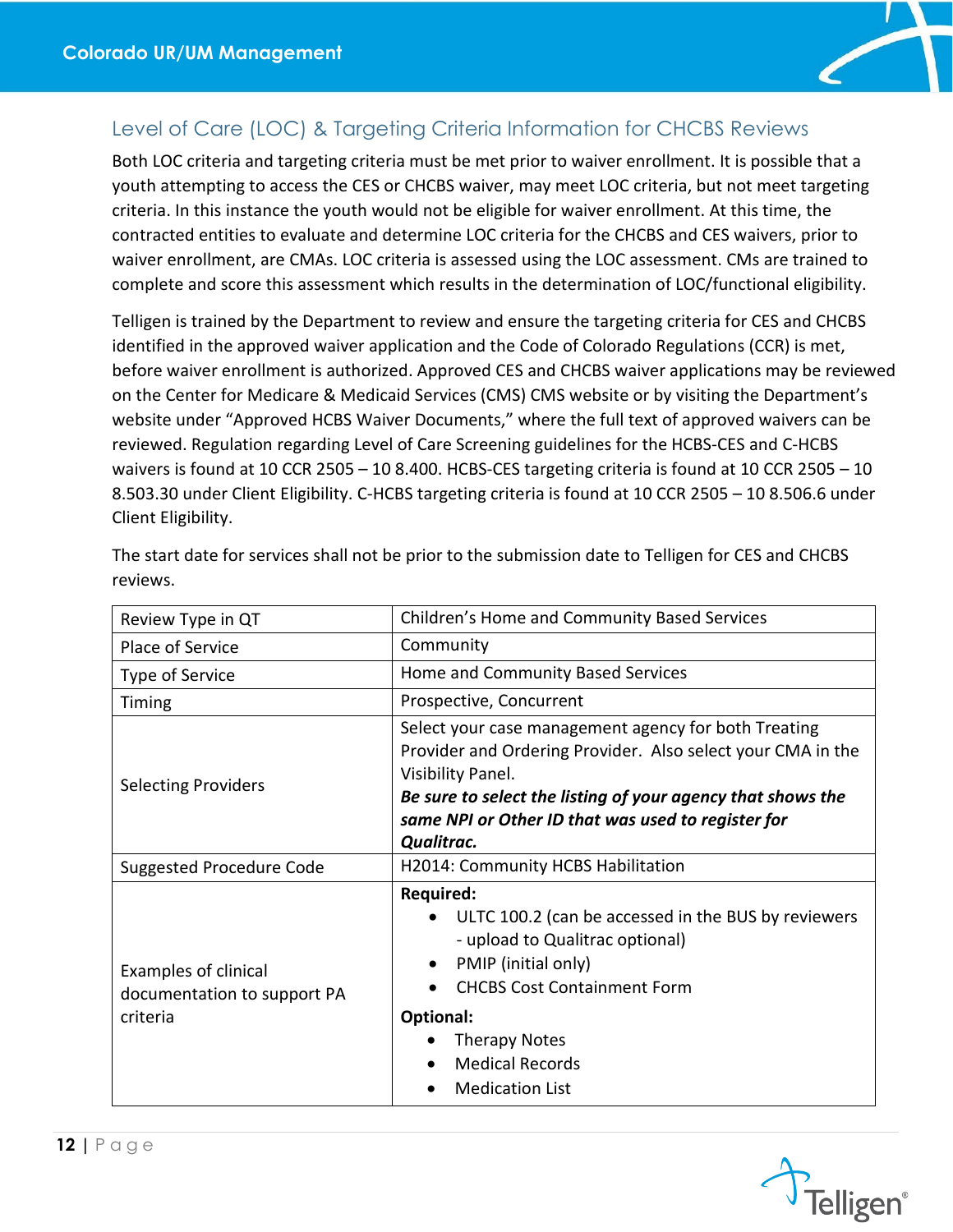

### <span id="page-13-0"></span>*Timing of CHCBS Review*

| TAT for UM review                       | 10 Business Days        |
|-----------------------------------------|-------------------------|
| TAT for Urgent UM review                | 10 Business Days        |
| Request for Information Response        | 10 Business Days        |
| TAT of UM review after RFI<br>submitted | 10 Business Days        |
| Outcome of missing RFI                  | <b>Technical Denial</b> |
| TAT for UM Appeal/ peer to peer         | 5 Business days         |

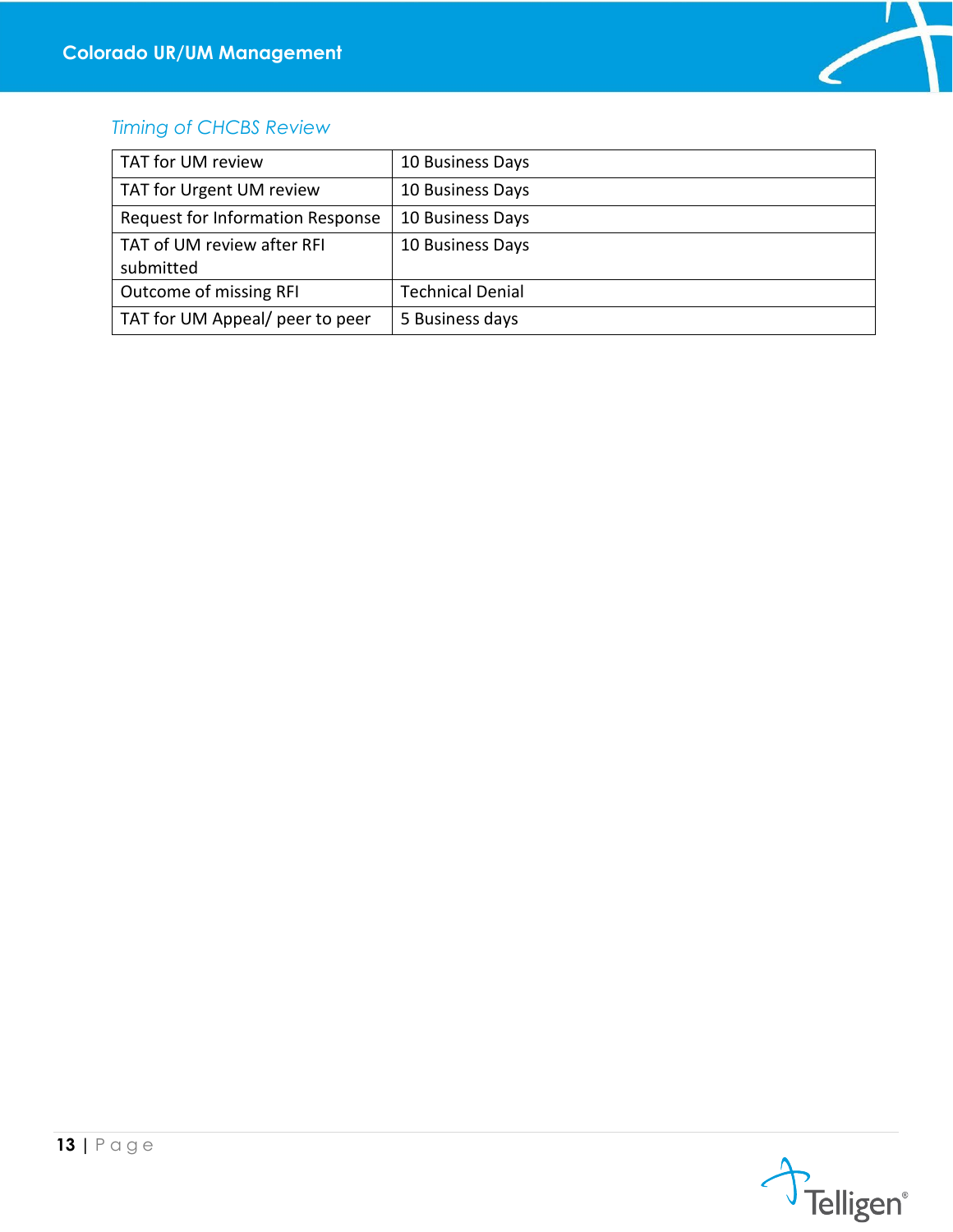

## <span id="page-14-0"></span>In-Home Support Services (IHSS) Review

Telligen conducts Utilization Review/Utilization Management (UR/UM) activities for IHSS and CDASS authorizations requesting skilled health maintenance activities (HMA). This new UR/UM review process includes a review of all Prior Authorization Requests (PARs) that include HMA for CDASS and IHSS. The last step of authorizing IHSS and CDASS services that include HMA is to submit a request for review to Telligen to determine there is no duplication of services, appropriate level of service is authorized to meet the care needs, and the individual's needs and/or service plan support the costs.

| Review Type in QT                                                      | <b>IHSS</b>                                                                                                                                                                                                                                                                                                                                                                                                                                                                                                                                                                                                                                                                                                                                                                                                                                                                                                          |
|------------------------------------------------------------------------|----------------------------------------------------------------------------------------------------------------------------------------------------------------------------------------------------------------------------------------------------------------------------------------------------------------------------------------------------------------------------------------------------------------------------------------------------------------------------------------------------------------------------------------------------------------------------------------------------------------------------------------------------------------------------------------------------------------------------------------------------------------------------------------------------------------------------------------------------------------------------------------------------------------------|
| Place of Service                                                       | Community                                                                                                                                                                                                                                                                                                                                                                                                                                                                                                                                                                                                                                                                                                                                                                                                                                                                                                            |
| <b>Type of Service</b>                                                 | Home and Community Based Services                                                                                                                                                                                                                                                                                                                                                                                                                                                                                                                                                                                                                                                                                                                                                                                                                                                                                    |
| Timing                                                                 | Prospective, Concurrent                                                                                                                                                                                                                                                                                                                                                                                                                                                                                                                                                                                                                                                                                                                                                                                                                                                                                              |
| <b>Selecting Providers</b>                                             | Select your case management agency for both Treating<br>Provider and Ordering Provider. Also select your CMA in the<br>Visibility Panel.<br>Be sure to select the listing of your agency that shows the<br>same NPI or Other ID that was used to register for<br>Qualitrac.                                                                                                                                                                                                                                                                                                                                                                                                                                                                                                                                                                                                                                          |
| <b>Suggested Procedure Code</b>                                        | 99509: Home visit for assistance with activities of daily living<br>and personal care                                                                                                                                                                                                                                                                                                                                                                                                                                                                                                                                                                                                                                                                                                                                                                                                                                |
| <b>Examples of clinical</b><br>documentation to support PA<br>criteria | <b>Required:</b><br>ULTC 100.2 (can be accessed in the BUS by reviewers<br>$\bullet$<br>- upload to Qualitrac optional)<br><b>IHSS Care Plan Calculator</b><br>$\bullet$<br><b>IHSS Agency Plan of Care</b><br>$\bullet$<br>Screen shot of PAR (prior to PPA submission)<br>$\bullet$<br>Signed and completed LTHH PAR if applicable (for<br>LTHH)<br>LTHH Agency 485 and plan of care (for LTHH)<br><b>Optional:</b><br>PDN Plan of Care and schedule<br>Verification of exercise Plan<br>$\bullet$<br><b>Therapy Notes</b><br>$\bullet$<br><b>Medical Records</b><br>$\bullet$<br>Previous service plans including previous provider<br>agency care plan and/or previous Consumer Directed<br>Service task worksheet<br>Comparative data on similar individuals if available.<br>$\bullet$<br>Provider/physician orders/clinical notes/letters and<br>any other supporting documentation<br><b>Medication List</b> |

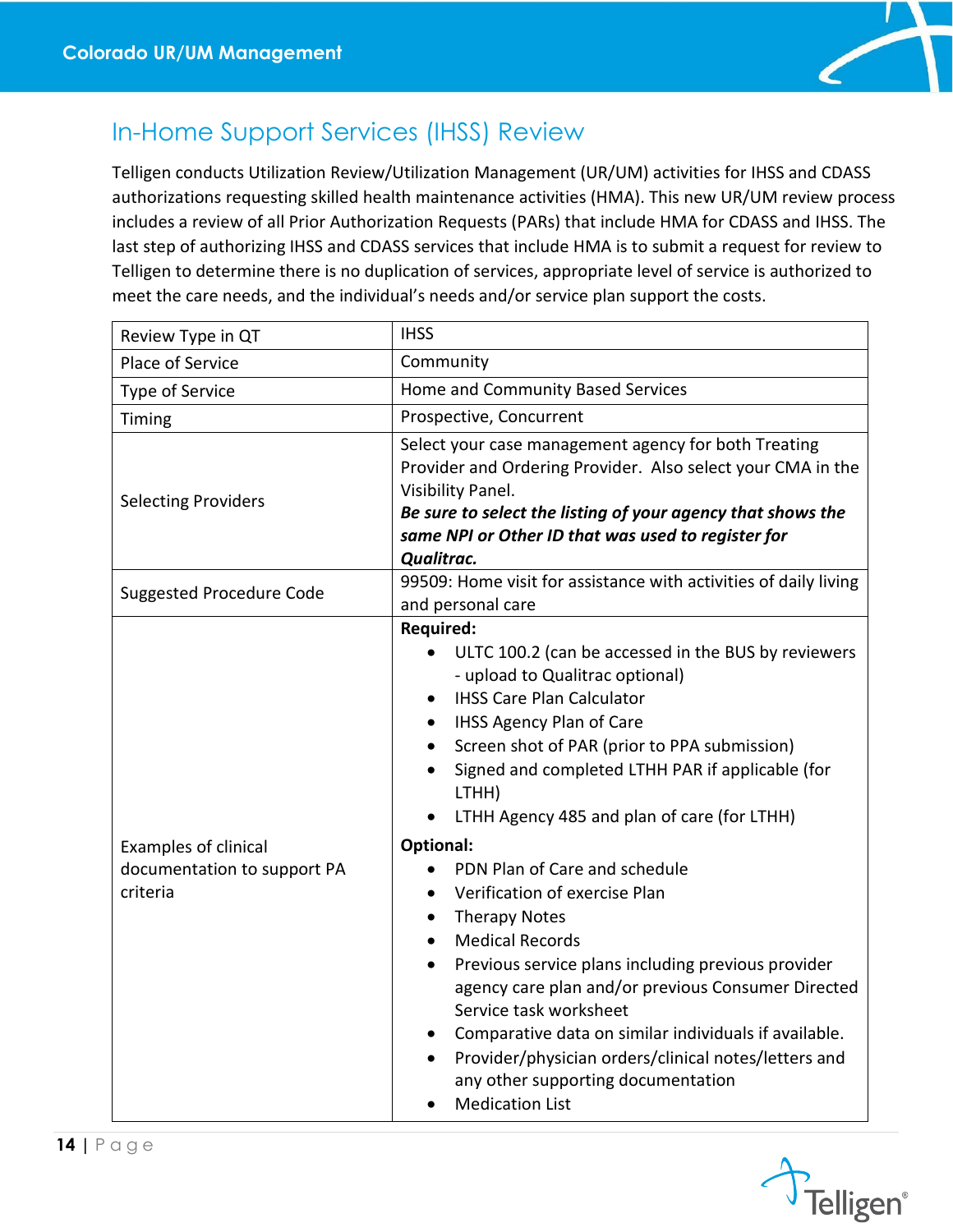

### <span id="page-15-0"></span>*Timing of IHSS Standard Review*

| TAT for UM review                       | 4 Business Days         |
|-----------------------------------------|-------------------------|
| TAT for Urgent UM review                | 4 Business Days         |
| Request for Information Response        | 10 Business Days        |
| TAT of UM review after RFI<br>submitted | 4 Business Days         |
| Outcome of missing RFI                  | <b>Technical Denial</b> |
| TAT for UM Appeal/ peer to peer         | 5 Business Days         |

### <span id="page-15-1"></span>*Timing of IHSS Rapid Review*

| Documentation requirement               | Must include reason rapid review is being requested |
|-----------------------------------------|-----------------------------------------------------|
| TAT for UM review                       | 2 Business Days                                     |
| TAT for Urgent UM review                | 2 Business Days                                     |
| Request for Information Response        | 10 Business Days                                    |
| TAT of UM review after RFI<br>submitted | 2 Business Days                                     |
| Outcome of missing RFI                  | <b>Technical Denial</b>                             |
| TAT for UM Appeal/ peer to peer         | 5 Business Days                                     |

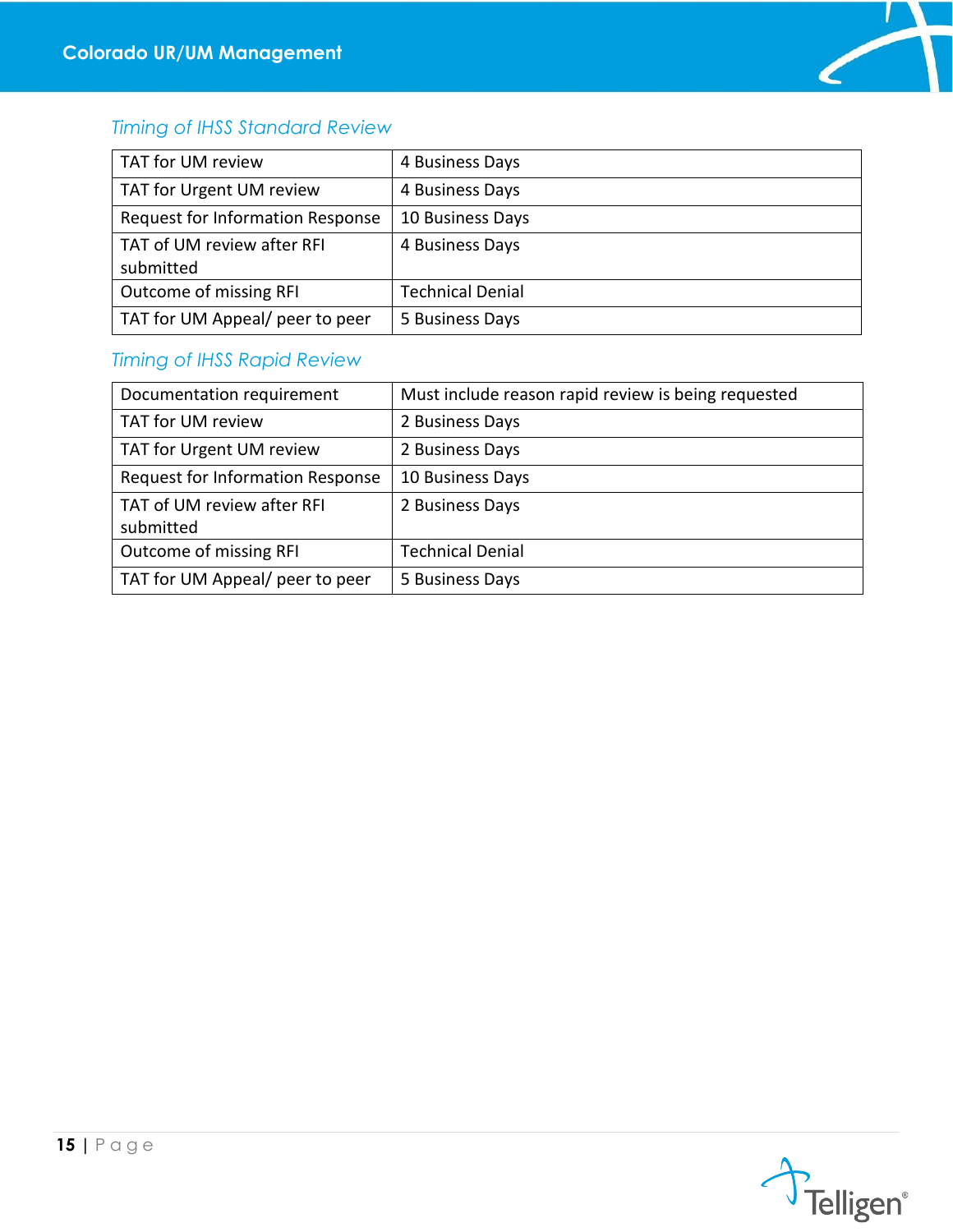

## <span id="page-16-0"></span>Consumer-Directed Attendant Support Services (CDASS) Review

Telligen conducts Utilization Review/Utilization Management (UR/UM) activities for IHSS and CDASS authorizations requesting skilled health maintenance activities (HMA). This new UR/UM review process includes a review of all Prior Authorization Requests (PARs) that include HMA for CDASS and IHSS. The last step of authorizing IHSS and CDASS services that include HMA is to submit a request for review to Telligen to determine there is no duplication of services, appropriate level of service is authorized to meet the care needs, and the individual's needs and/or service plan support the costs.

| Review Type in QT                                                      | <b>CDASS</b>                                                                                                                                                                                                                                                                                                                                                                                                                                                     |
|------------------------------------------------------------------------|------------------------------------------------------------------------------------------------------------------------------------------------------------------------------------------------------------------------------------------------------------------------------------------------------------------------------------------------------------------------------------------------------------------------------------------------------------------|
| Place of Service                                                       | Community                                                                                                                                                                                                                                                                                                                                                                                                                                                        |
| Type of Service                                                        | Home and Community Based Services                                                                                                                                                                                                                                                                                                                                                                                                                                |
| Timing                                                                 | Prospective, Concurrent                                                                                                                                                                                                                                                                                                                                                                                                                                          |
| <b>Selecting Providers</b>                                             | Select your case management agency for both Treating<br>Provider and Ordering Provider. Also select your CMA in the<br>Visibility Panel.<br>Be sure to select the listing of your agency that shows the<br>same NPI or Other ID that was used to register for Qualitrac.                                                                                                                                                                                         |
| <b>Suggested Procedure Code</b>                                        | 99509: Home Visit for assistance with activities of daily living<br>and personal care                                                                                                                                                                                                                                                                                                                                                                            |
| <b>Examples of clinical</b><br>documentation to support PA<br>criteria | <b>Required:</b><br>ULTC 100.2 (can be accessed in the BUS by reviewers -<br>upload to Qualitrac optional)<br><b>CDASS Task Worksheet</b><br><b>CDASS Monthly Allocation Worksheet</b><br>$\bullet$<br>Screen shot of PAR (prior to PPA submission)<br>Optional:<br>Verification of exercise Plan<br><b>Medical Records</b><br>$\bullet$<br>Provider/physician orders/clinical notes/letters and<br>any other supporting documentation<br><b>Medication List</b> |

#### <span id="page-16-1"></span>*Timing of CDASS Standard Review*

| TAT for UM review                       | 4 Business Days         |
|-----------------------------------------|-------------------------|
| TAT for Urgent UM review                | 4 Business Days         |
| Request for Information Response        | 10 Business Days        |
| TAT of UM review after RFI<br>submitted | 4 Business Days         |
| Outcome of missing RFI                  | <b>Technical Denial</b> |

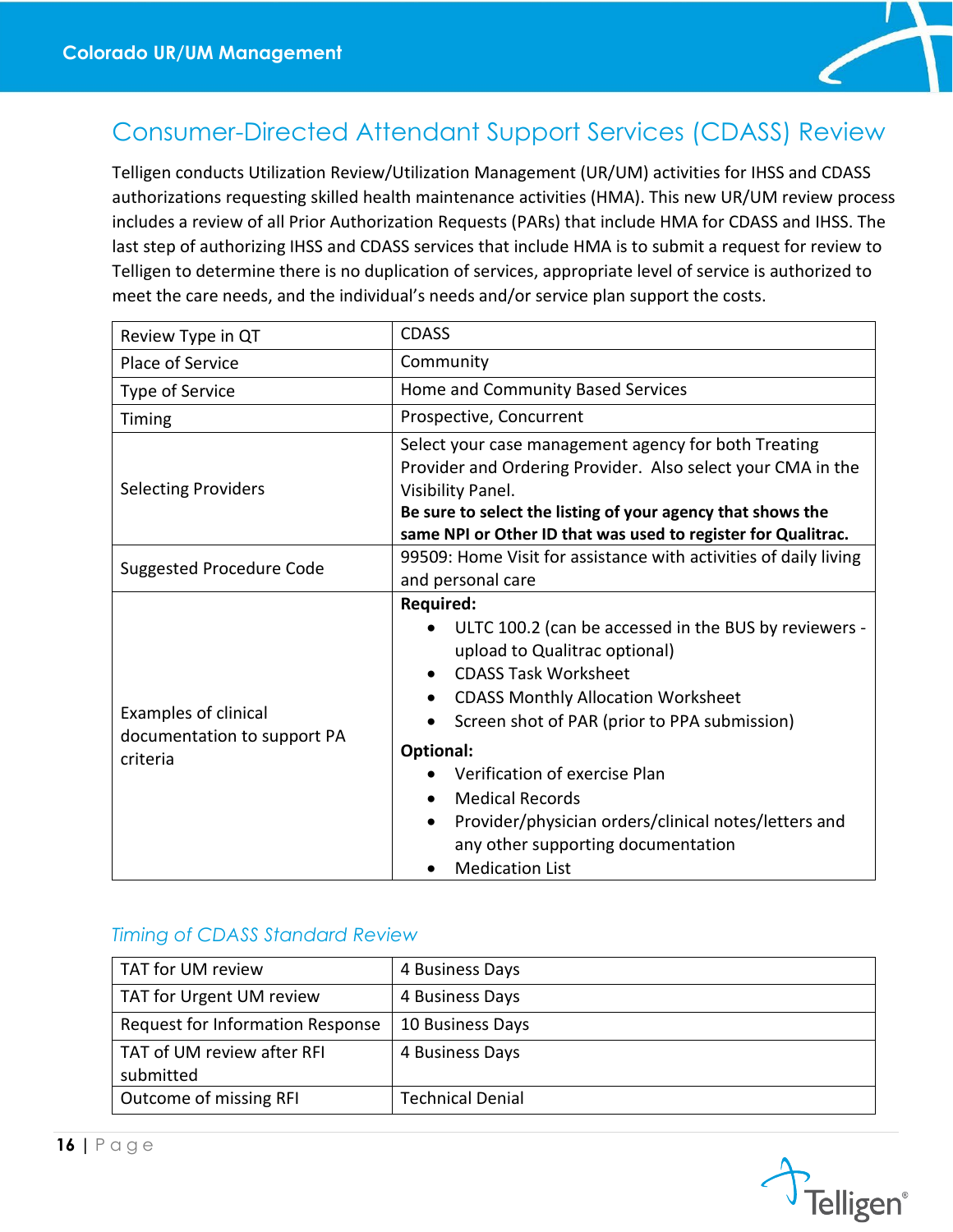

| TAT for UM Appeal/ peer to peer   5 Business Days |  |
|---------------------------------------------------|--|
|---------------------------------------------------|--|

<span id="page-17-0"></span>*Timing of CDASS Rapid Review*

| Documentation requirements              | Must include reason rapid review is being requested |
|-----------------------------------------|-----------------------------------------------------|
| TAT for UM review                       | 2 Business Days                                     |
| TAT for Urgent UM review                | 2 Business Days                                     |
| <b>Request for Information Response</b> | 10 Business Days                                    |
| TAT of UM review after RFI<br>submitted | 2 Business Days                                     |
| Outcome of missing RFI                  | <b>Technical Denial</b>                             |
| TAT for UM Appeal/ peer to peer         | 5 Business Days                                     |

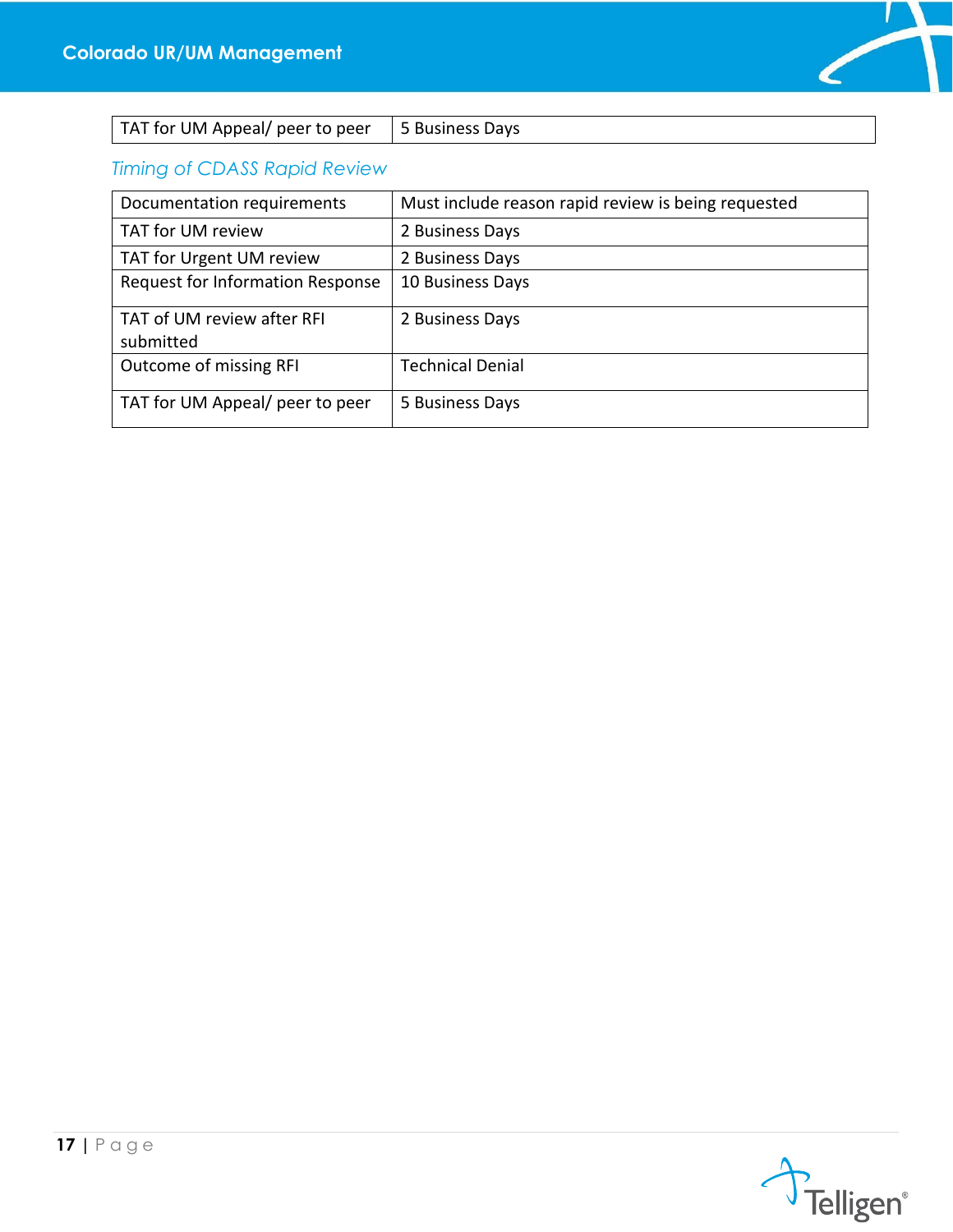

# <span id="page-18-0"></span>Over-Cost Containment (OCC) Review

The OCC review is required when the average daily cost of HCBS and LTHH services exceeds \$285/day for the EBD, BI, CMHS, and SCI waivers. Telligen is the designated reviewer for OCC. The review is conducted to ensure there is no duplication of services and the services requested reflect the needs identified in the LOC. If a member's OCC PPA contains HMA, a separate HMA review shall be conducted and approved by Telligen prior to OCC review submission. Should a revision of the service plan increase the cost per day to \$285 or higher, an OCC review shall be submitted prior to revised services being authorized.

| Review Type in QT                                                       | <b>Over-Cost Containment</b>                                                                                                                                                                                                                                                                                                                                                                                                                                                                                                                      |  |  |  |
|-------------------------------------------------------------------------|---------------------------------------------------------------------------------------------------------------------------------------------------------------------------------------------------------------------------------------------------------------------------------------------------------------------------------------------------------------------------------------------------------------------------------------------------------------------------------------------------------------------------------------------------|--|--|--|
| Place of Service                                                        | Community                                                                                                                                                                                                                                                                                                                                                                                                                                                                                                                                         |  |  |  |
| Type of Service                                                         | Home and Community Based Services                                                                                                                                                                                                                                                                                                                                                                                                                                                                                                                 |  |  |  |
| Timing                                                                  | Prospective, Concurrent                                                                                                                                                                                                                                                                                                                                                                                                                                                                                                                           |  |  |  |
| <b>Selecting Providers</b>                                              | Select your case management agency for both Treating<br>Provider and Ordering Provider. Also select your CMA in the<br>Visibility Panel.<br>Be sure to select the listing of your agency that shows the<br>same NPI or Other ID that was used to register for<br>Qualitrac.                                                                                                                                                                                                                                                                       |  |  |  |
| <b>Suggested Procedure Code</b>                                         | H2014                                                                                                                                                                                                                                                                                                                                                                                                                                                                                                                                             |  |  |  |
| <b>Examples of clinical</b><br>documentation to support PAR<br>criteria | <b>Required for all reviews:</b><br>ULTC 100.2 (can be accessed in the BUS by reviewers<br>- upload to Qualitrac optional)<br>Screen shot of PAR (prior to PPA submission) signed<br>by CM Supervisor<br><b>CDASS Specific Requirements</b><br><b>CDASS Task Worksheet</b><br><b>CDASS Monthly Allocation Worksheet</b><br>If applicable, HMA Review Case ID<br><b>IHSS Specific Requirements</b><br><b>IHSS Care Plan Calculator</b><br><b>IHSS Agency Plan of care</b><br>If applicable, HMA Review Case ID<br><b>PDN Specific Requirements</b> |  |  |  |
|                                                                         | PDN Plan of Care and schedule                                                                                                                                                                                                                                                                                                                                                                                                                                                                                                                     |  |  |  |
|                                                                         | <b>LTHH Specific Requirements</b>                                                                                                                                                                                                                                                                                                                                                                                                                                                                                                                 |  |  |  |
|                                                                         | LTHH Signed and completed LTHH PAR if applicable<br>$\bullet$                                                                                                                                                                                                                                                                                                                                                                                                                                                                                     |  |  |  |

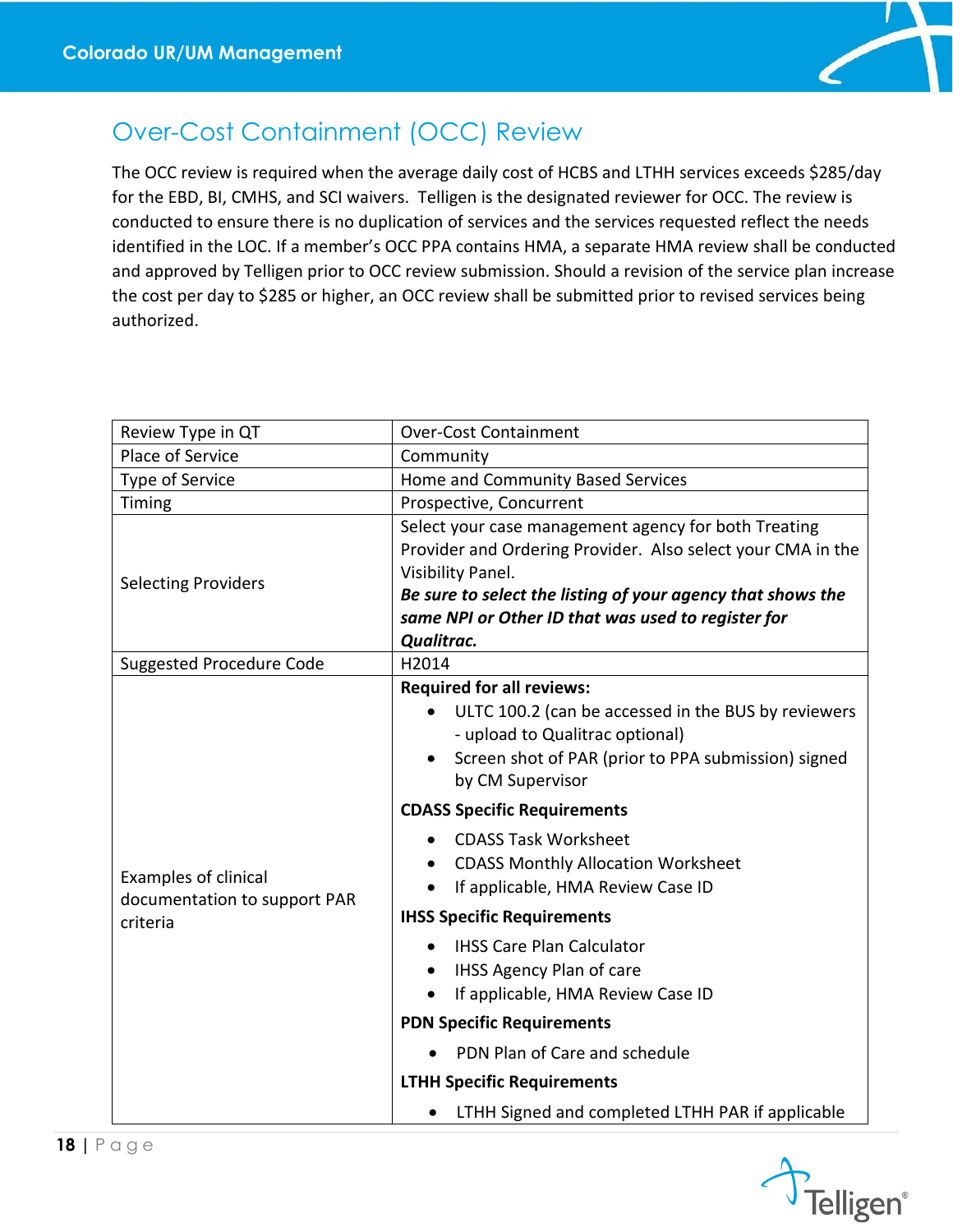

| • LTHH Agency 485 and plan of care<br>Optional:<br>Therapy notes<br>$\bullet$<br><b>Medical Records</b><br>$\bullet$<br>• Previous service plans including previous provider<br>agency care plan and/or previous Consumer Directed<br>Service task worksheet |
|--------------------------------------------------------------------------------------------------------------------------------------------------------------------------------------------------------------------------------------------------------------|
| • Provider/physician orders/clinical notes/letters and<br>any other supporting documentation<br><b>Medication List</b>                                                                                                                                       |

When OCC approval has been obtained from Telligen, the CM shall attach the OCC approval letter and the HMA approval letter, if applicable, to the PAR in Bridge prior to submission of the PPA. If the PAR indicates "Pending State Approval" for longer than 10 business days, CMs may email LTSSOCC@STATE.CO.US requesting the PAR to be approved at the State level.

#### <span id="page-19-0"></span>*Timing of OCC Standard Review*

| TAT for UM review                | 4 Business Days         |
|----------------------------------|-------------------------|
| TAT for Urgent UM review         | 4 Business Days         |
| Request for Information Response | 10 Business Days        |
| TAT of UM review after RFI       | 4 Business Days         |
| submitted                        |                         |
| Outcome of missing RFI           | <b>Technical Denial</b> |
| TAT for UM Appeal/ peer to peer  | 5 Business Days         |

#### <span id="page-19-1"></span>*Timing of OCC Rapid Review*

| TAT for UM review                       | 2 Business Days         |
|-----------------------------------------|-------------------------|
| TAT for Urgent UM review                | 2 Business Days         |
| Request for Information Response        | 10 Business Days        |
| TAT of UM review after RFI<br>submitted | 2 Business Days         |
| Outcome of missing RFI                  | <b>Technical Denial</b> |
| TAT for UM Appeal/ peer to peer         | 5 Business Days         |

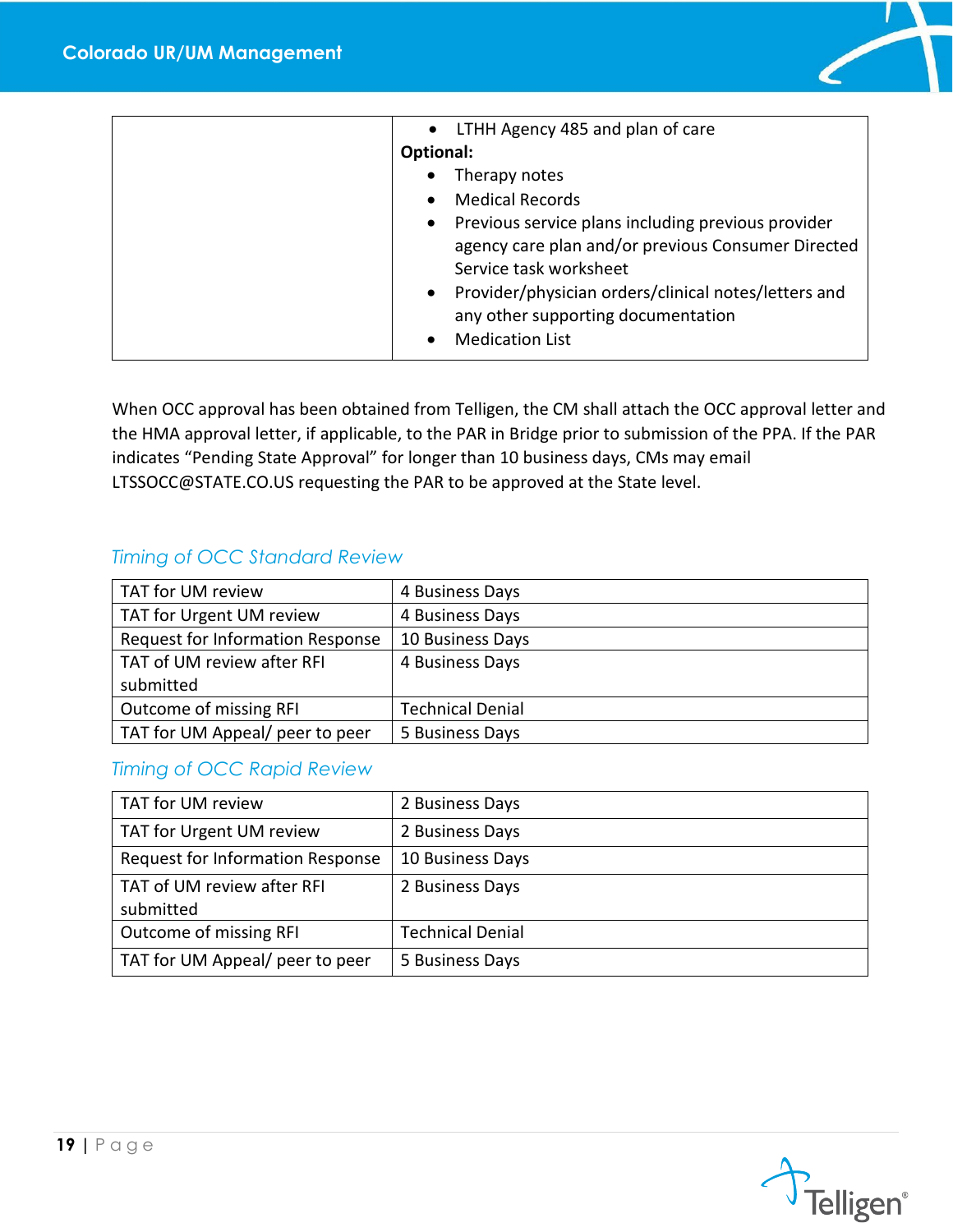

## <span id="page-20-0"></span>PASRR

As of 3/1/2021, please create all requests for PASRR reviews in Qualitrac [\(www.myqualitrac.com\)](http://www.myqualitrac.com/). Previously used PASRR Level 1 screening forms (PAL/PAS) will not be accepted via secure email/fax. ONLY supporting documentation for PASRR Level 1 reviews already created in Qualitrac may be submitted by secure email/fax when the user is unable to upload to Qualitrac. Please inform a Telligen team member if/when you cannot submit to the portal. If you send your supporting documentation via fax or secure email, please include the following information:

- 1. Date
- 2. Submitter First Name and Last Name
- 3. Submitter Organization
- 4. Submitter Phone
- 5. Submitter Email Address
- 6. Qualitrac Case ID
- 7. Type of documentation being submitted: H&P and/or Medication List

Fax: 720-554-1747

#### Email: [ColoradoReviews@telligen.com](mailto:ColoradoReviews@telligen.com)

| Review Type in QT                                               | <b>PASRR Level 1</b>                                                                                                                                                                 |  |  |  |
|-----------------------------------------------------------------|--------------------------------------------------------------------------------------------------------------------------------------------------------------------------------------|--|--|--|
| Place of Service                                                | <b>Nursing Facility</b>                                                                                                                                                              |  |  |  |
| Type of Service                                                 | Long Term Care                                                                                                                                                                       |  |  |  |
| Timing                                                          | Prospective, Concurrent                                                                                                                                                              |  |  |  |
| Suggested Procedure Code                                        | T2010                                                                                                                                                                                |  |  |  |
| Examples of clinical<br>documentation to support PA<br>criteria | <b>Required:</b><br>H&P or other documentation of physical review of<br>$\bullet$<br>systems and vitals from within the last 6 months<br><b>Current Medication List</b><br>$\bullet$ |  |  |  |

#### <span id="page-20-1"></span>*Timing of PASRR Review*

| TAT for UM review                       | 6 Business Hours        |
|-----------------------------------------|-------------------------|
| TAT for Urgent UM review                | 6 Business Hours        |
| Request for Information Response        | 5 Business Days         |
| TAT of UM review after RFI<br>submitted | 6 Business Hours        |
| Outcome of missing RFI                  | <b>Technical Denial</b> |
| TAT for UM Appeal/ peer to peer         | N/A                     |

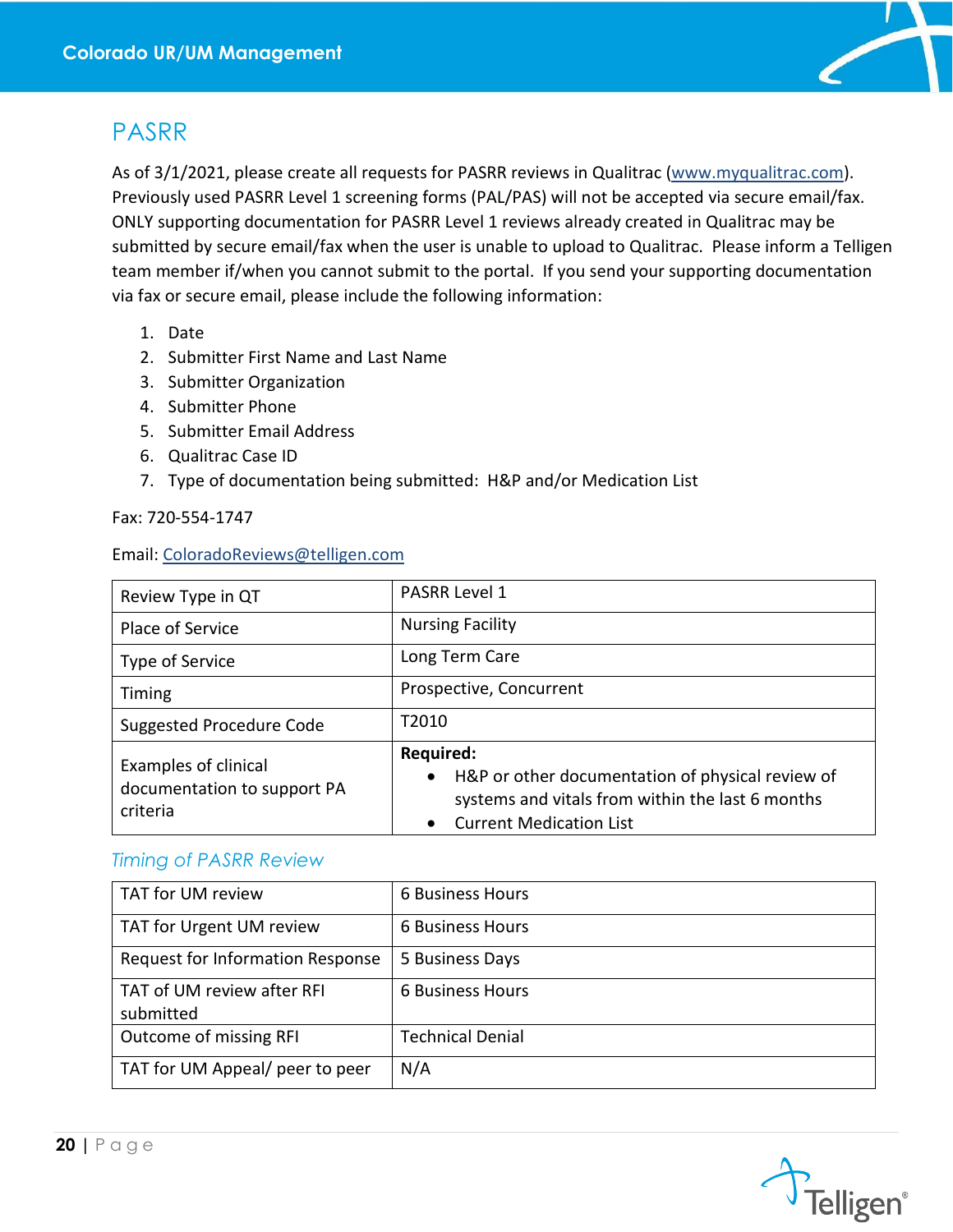

## <span id="page-21-0"></span>Additional Resources

- [HMA Documentation Guide](https://www.colorado.gov/pacific/sites/default/files/HMA%20Documentation%20Guide.pdf)
- [Telligen Training Links](https://www.colorado.gov/pacific/hcpf/long-term-services-and-supports-training)
- [Long-Term Services and Supports Case Management Tools](https://www.colorado.gov/hcpf/long-term-services-and-supports-case-management-tools)
- HCPF Memo Series can be accessed online: https://www.colorado.gov/hcpf/memo-series
- Example of PPA for Review Submission (attachment)

## <span id="page-21-1"></span>Department Contact

All email communications to the following email in boxes should include "Telligen" or "UR/UM" in the subject line to ensure timely response by the Department.

- Over Cost Containment: [LTSSOCC@state.co.us](mailto:LTSSOCC@state.co.us)
- Participant Directed Programs: [HCPF\\_PDP@state.co.us](mailto:HCPF_PDP@state.co.us)
- CHCBS and CES: [HCBS\\_HCBS\\_Questions@state.co.us](mailto:HCBS_HCBS_Questions@state.co.us)